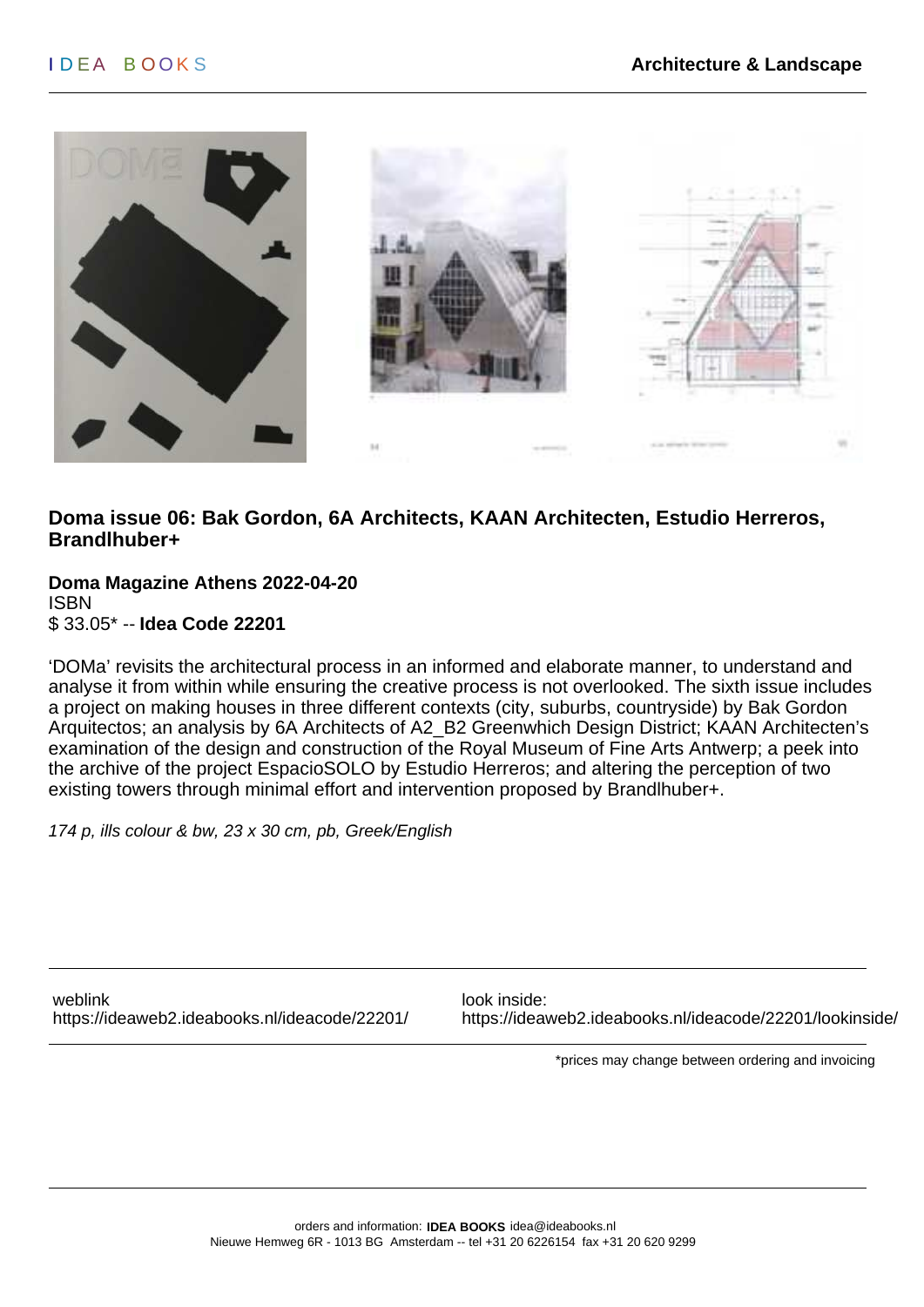



# **Seven Questions – Studio Jan De Vylder**

**Ruby Press Berlin 2022-04-22** ISBN 9783944074443 \$ 47.3\* -- **Idea Code 22218**

author: Jan De Vylder; Annamaria Prandi eds.

This volume is the outcome of a series of online lunch lectures at ETH Zürich, organised by studio Jan de Vylder during the pandemic lockdown. Speakers received a briefing that was both simple and tricky: talk about seven questions that you consider relevant without answering them. More than 60 experts from fields like architecture, design, history, theory, sociology, art, and more offered a diverse range of insights into the creative processes that drive their work. With contributions by Tom Avermaete, Petra Blaisse, Roger Boltshauser, Irina Davidovici, Joseph Grima, Bijoy Jain, Momoyo Kaijima, Elli Mosayebi, Freek Persyn, Marianna Rentzou, Philip Ursprung, Lori Waxman, and many others.

288 p, ills colour & bw, 20 x 27 cm, pb, English

weblink look inside:

<https://ideaweb2.ideabooks.nl/ideacode/22218/> <https://ideaweb2.ideabooks.nl/ideacode/22218/lookinside/>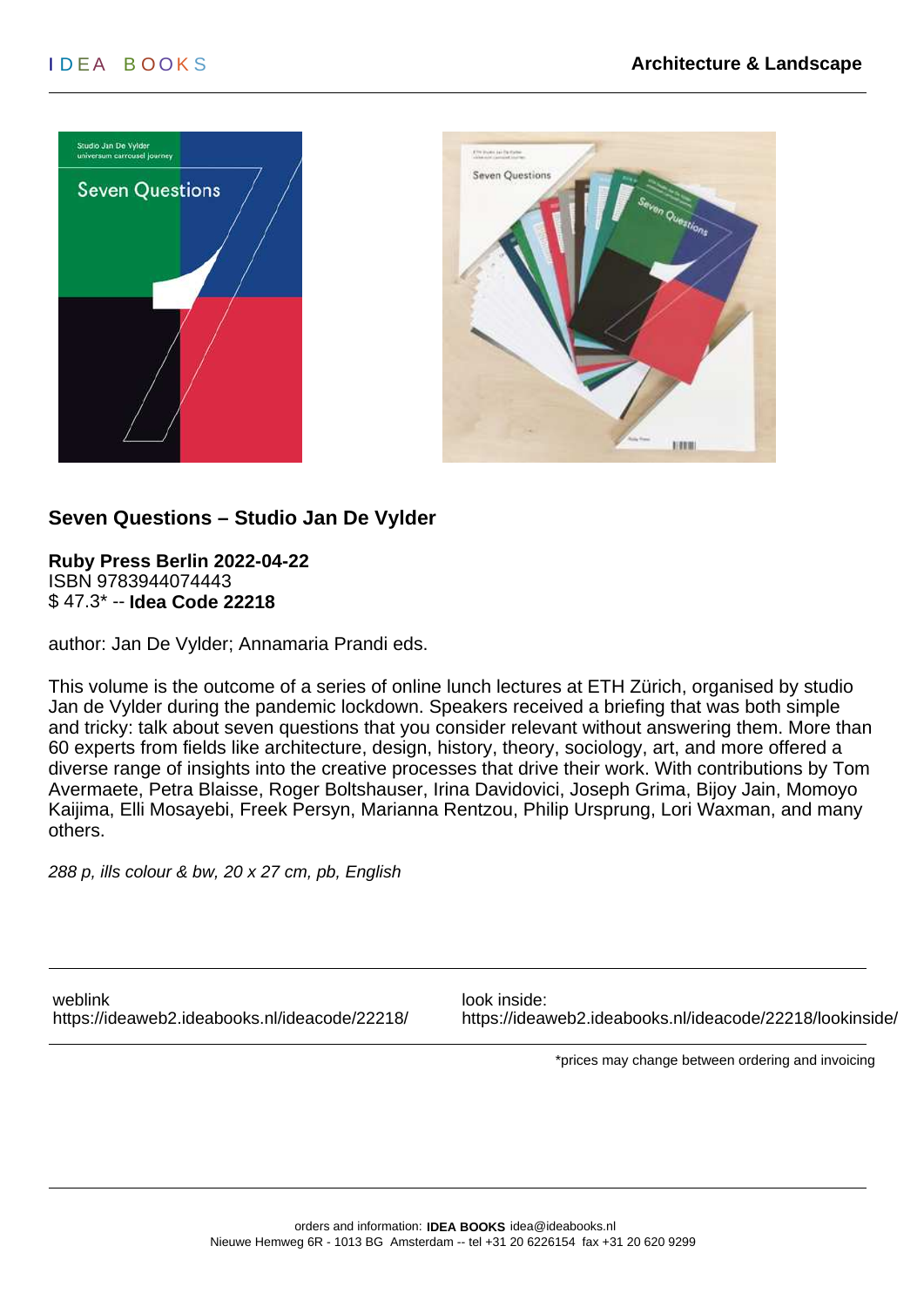

# **Arquitectura Viva 242: Outbreak in the East**

**Avisa Madrid 2022-04-01** ISBN 02141256 \$ 26.45\* -- **Idea Code 22166**

Ukrainian Urbicide. Spurred by its journalistic spirit, Arquitectura Viva presents recent events and society's reactions to the war being waged on Ukraine through a semi-monographic issue that takes stock of its impact beyond the strictly architectural sphere. In a triad of articles Luis Fernández-Galiano comments on the early beats of the conflict and encourages reflection on its causes, while Vladimir Belogolovsky, Jean-Louis Cohen, and Slavoj Žižek speak their minds on the war's grave consequences on a cultural, sociopolitical, and human level.

80 p, ils colour & bw, 24 x 30 cm, pb, Spanish/English

weblink look inside:

<https://ideaweb2.ideabooks.nl/ideacode/22166/> <https://ideaweb2.ideabooks.nl/ideacode/22166/lookinside/>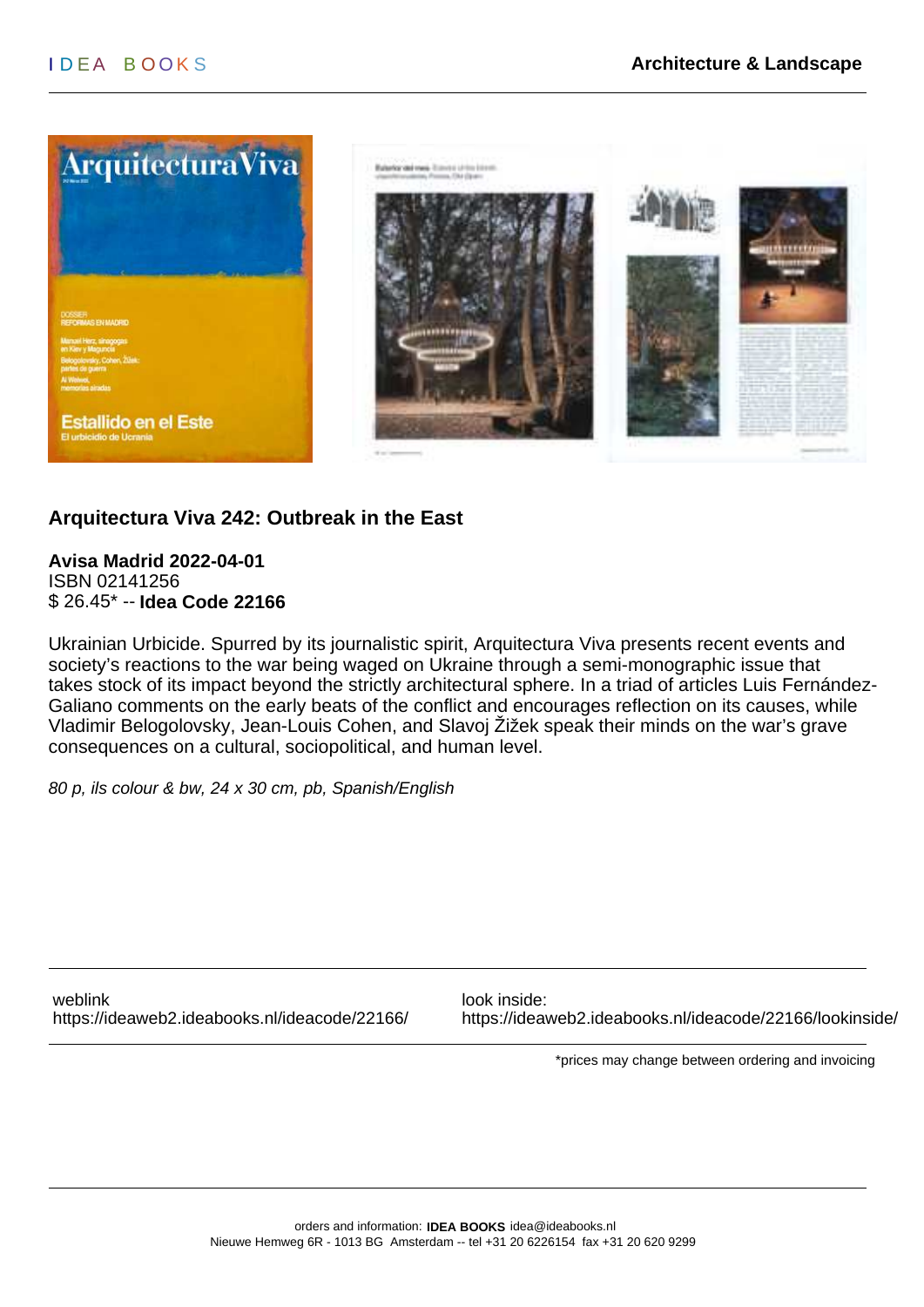

# **Arquitectura Viva 241: Sancho-Madridejos**

**Avisa Madrid 2022-03-01** ISBN 02141256 \$ 23.55\* -- **Idea Code 22107**

In the fertile formal laboratory of Juan Carlos Sancho and Sol Madridejos, the fold is an instrument with great potential in their quest to attain structural, spatial, and material coherence in a single sweeping gesture. Arquitectura Viva presents a selection of four Spanish works, from a small chapel to a large educational complex, concluding with a recent international project. The magazine's dossier features two museums that officially opened in recent months and which illustrate the trend of displaying collections in 'visitable storehouses,' free of exhibition criteria: the Musée de la Romanité in Narbonne, by Foster + Partners; and the Depot Boijmans Van Beuningen in Rotterdam, by MVRDV.

80 p, ils colour & bw, 24 x 30 cm, pb, Spanish/English

weblink look inside:

<https://ideaweb2.ideabooks.nl/ideacode/22107/> <https://ideaweb2.ideabooks.nl/ideacode/22107/lookinside/>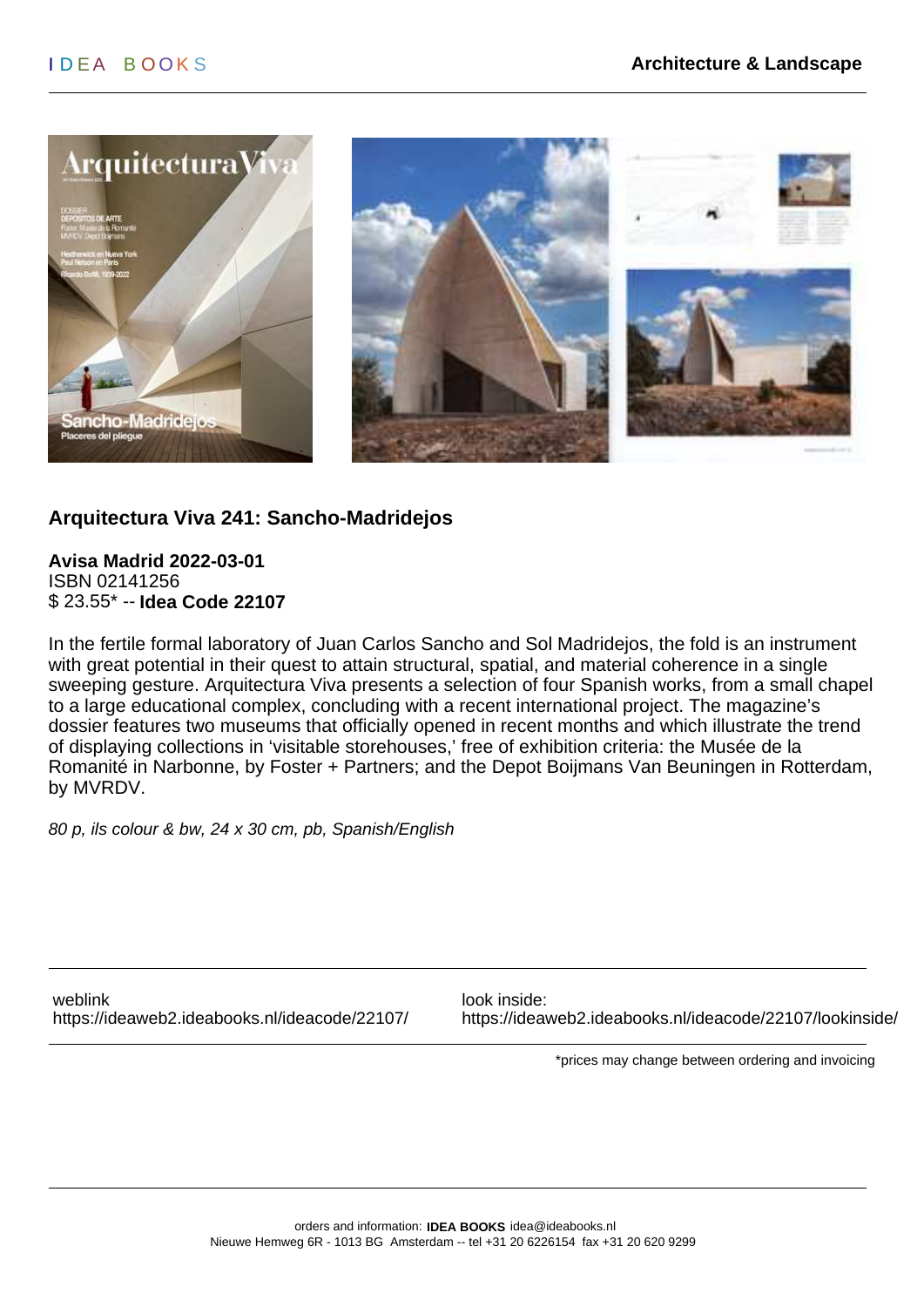

### **Housing Design - A Manual**

#### **Nai010 Publishers Rotterdam 2011-12-01** ISBN 9789056628260 \$ 58.25\* -- **Idea Code 22215**

author: Bernard Leupen ; Harald Mooij

This manual sheds light on every aspect of designing housing. The organization of the living space and the residential building is dealt with systematically, from the breadth, depth, stacking, access to dwellings and the urban ensemble. This revised edition has been expanded with 20 new exemplary projects, boasts an improved structure and has been enriched with a new chapter about the process of design.

448 p, ills bw, 17 x 24 cm, hb, English

weblink look inside:

<https://ideaweb2.ideabooks.nl/ideacode/22215/> <https://ideaweb2.ideabooks.nl/ideacode/22215/lookinside/>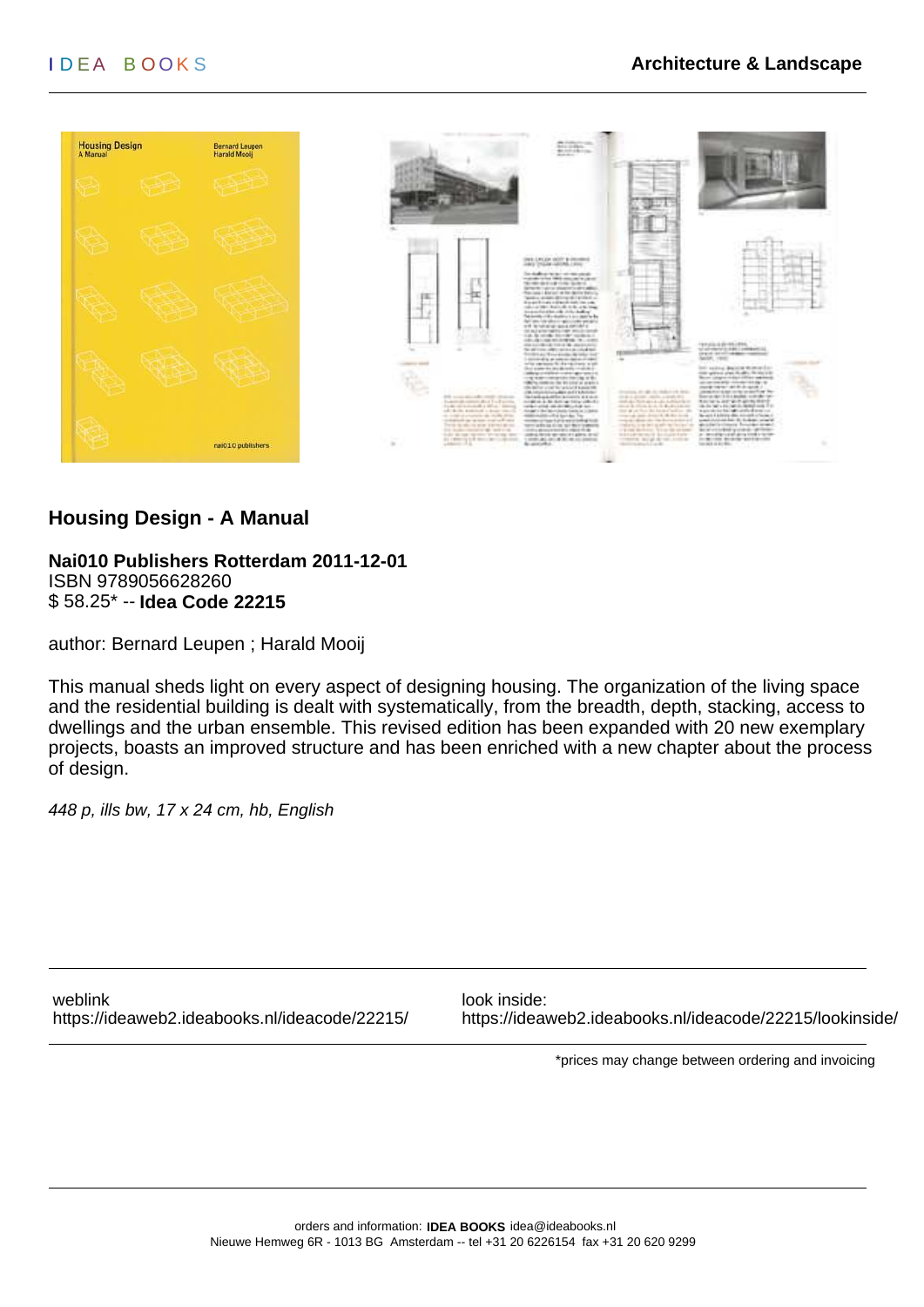



# **Carvalho Araújo: Arquitectura**

**Amag Publisher Porto 2022-04-01** ISBN 9789895333011 \$ 55.65\* -- **Idea Code 22159**

author: Nuno Filipe Vieira, ed

This monograph follows on a publication from 2009 by Portuguese architect Carvalho Araújo, for which he produced a series of texts about the work of his studio. The present volume addresses a few recent projects in Portugal, but also, and more broadly, a significant body of work developed in Brazil. The latter works demonstrate how the tropical context posed new challenges while simultaneously offering another scale of action and visibility to the studio. Featured works in Portugal include De Lemos restaurant and guesthouse, Mário Sequeira Gallery, and Gerês House; in Brazil, the Árbol Building (São Paulo), Museum of Image and Sound (Fortaleza), and Cariri Cultural Centre.

352 p, ills colour & bw, 22 x 28 cm, hb, Portuguese/English

weblink look inside:

<https://ideaweb2.ideabooks.nl/ideacode/22159/> <https://ideaweb2.ideabooks.nl/ideacode/22159/lookinside/>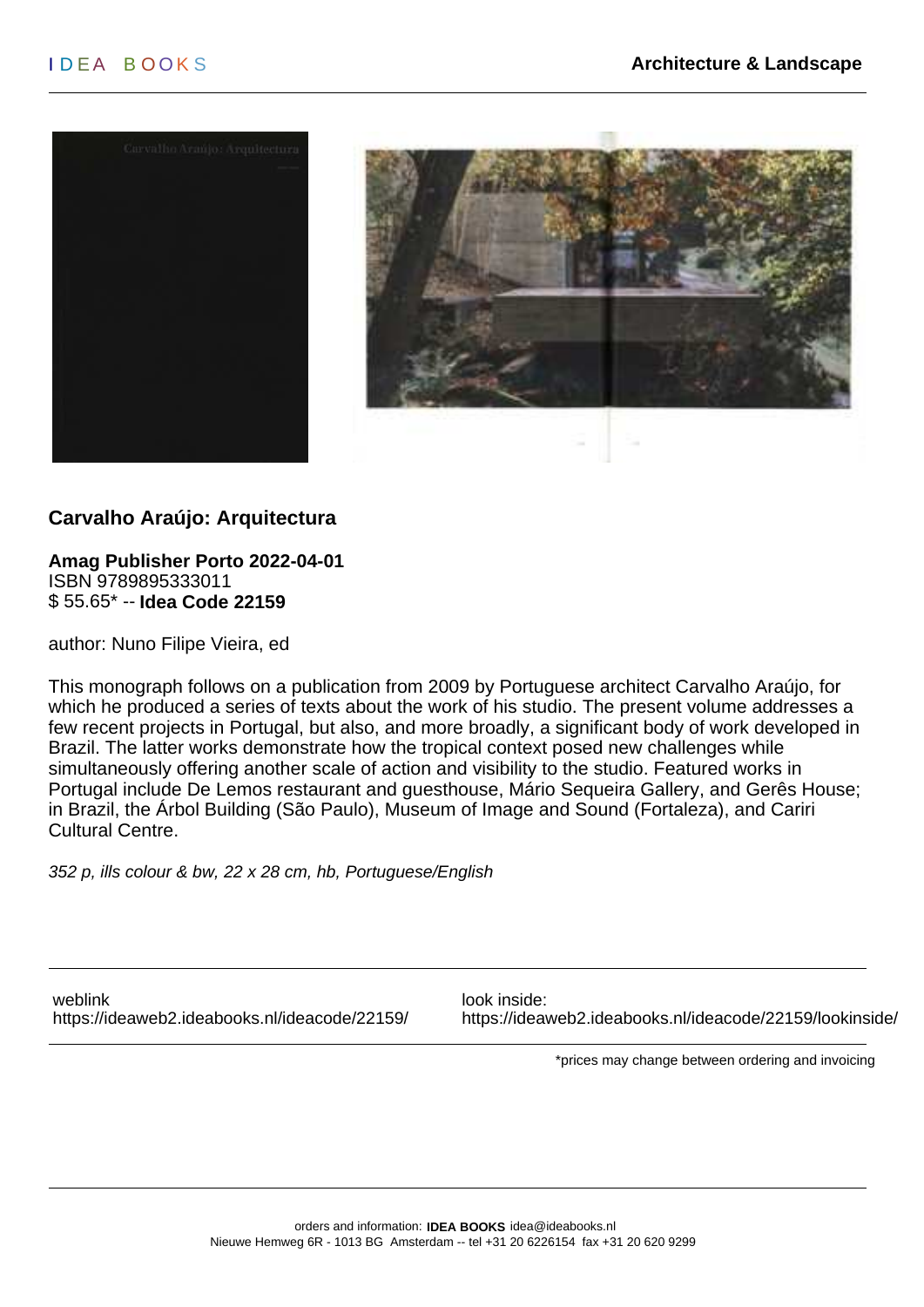

### **The future of estate landscapes in Europe**

**Blauwdruk Wageningen 2022-04-01** ISBN 9789492474513 \$ 48.5\* -- **Idea Code 22177**

author: S. Heyde; S. Van Damme eds.

The common perception of historic estates is that they are conservative and static. Yet a select few estates have become leading innovators in the 21st century, finding new approaches to heritage and nature conservation, social inclusiveness, renewable energy, and sustainable food production and tourism. This book focuses on exemplary and unusual examples from the Netherlands, Belgium, Denmark, and the United Kingdom as new prospects for hope for the future. Relevant to landowners and managers, it is also for governments, planners, design professionals, and others who are interested in policy best practices as well as contemporary design on historic estates.

160 p, ills colour & bw, 23 x 27 cm, pb, English

weblink look inside:

<https://ideaweb2.ideabooks.nl/ideacode/22177/> <https://ideaweb2.ideabooks.nl/ideacode/22177/lookinside/>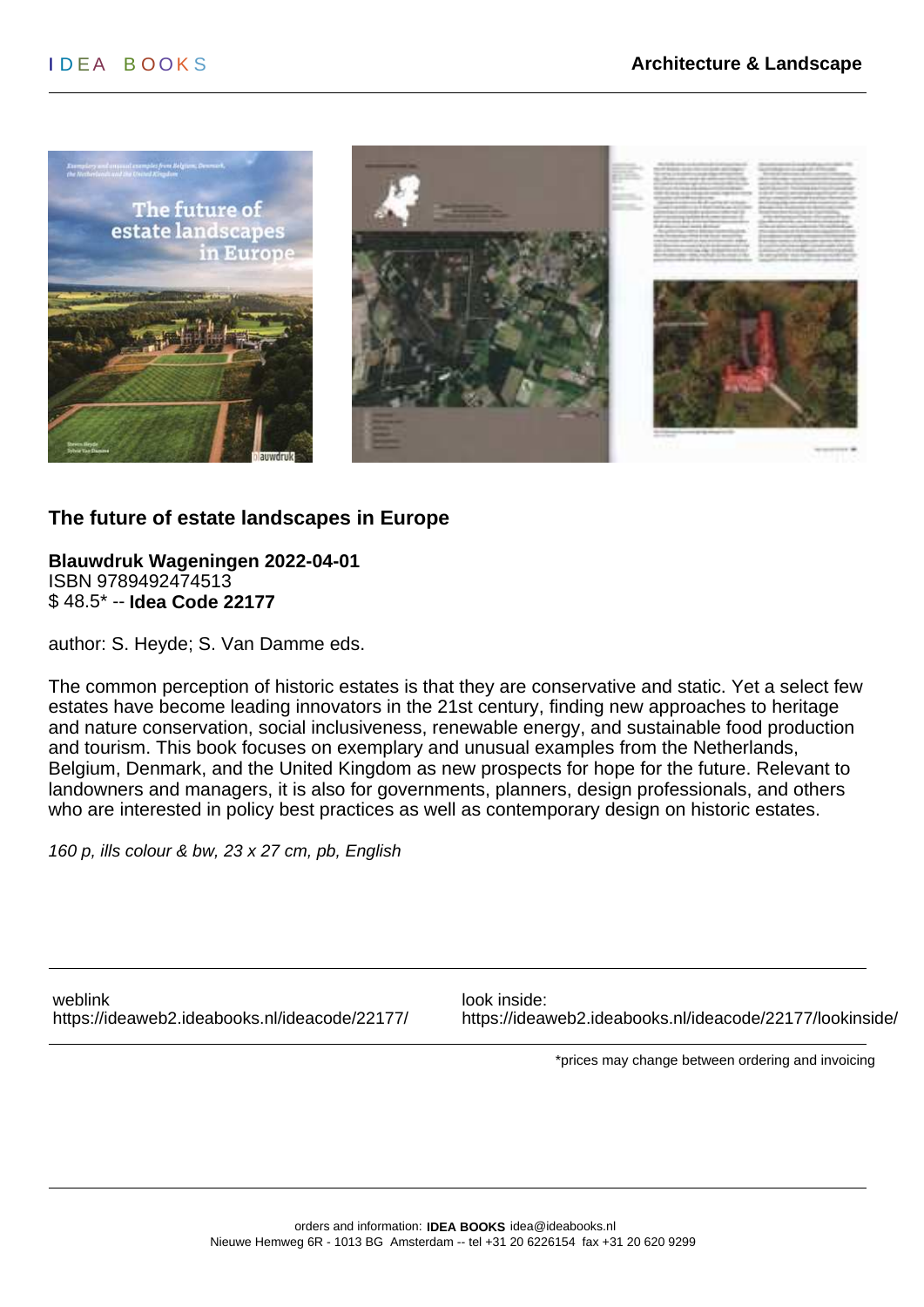

# **Future Cities: Conversations with Norman Foster**

**Ivorypress Madrid 2022-03-01** ISBN 9788494717970 \$ 25.05\* -- **Idea Code 22136**

A collection of recent conversations with the renowned British architect leads to a deeper understanding of his thinking about architecture and our future in it. Protagonists include Antoine Picon, Anne Lacaton, Ian Golding, Vicki Arroyo, Sheela Patel, Ricky Burdett, Mariana Mazzucato, Alejandro Aravena, Paul Goldberger, and Edward Glaeser.

120 p, ills bw, 13 x 20 cm, pb, English

weblink <https://ideaweb2.ideabooks.nl/ideacode/22136/>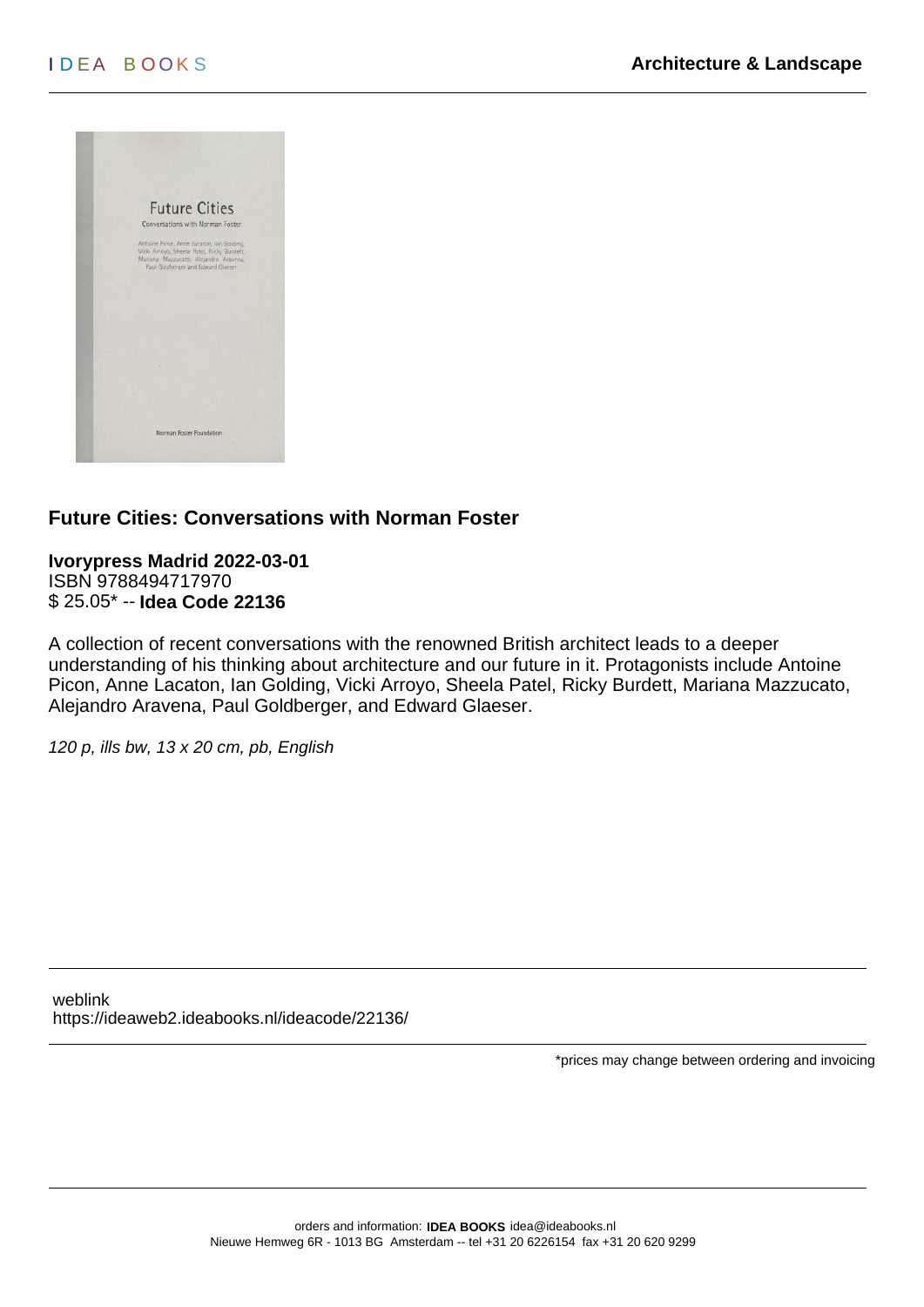

# **Dom Van Der Laan: Works And Words (reprint pb)**

**Architectura & Natura Amsterdam 2022-04-01** ISBN 9789076863054 \$ 60.55\* -- **Idea Code 02036**

The architecture of Dom Hans van der Laan distinguishes itself by strong simplicity and cannot be seen separately from the historical examples in the catholic-church building policy. This book gives an original architectonic insight in his work.

208 p, ills colour & b/w, 22 x 28 cm, pb, English

weblink look inside:

<https://ideaweb2.ideabooks.nl/ideacode/02036/> <https://ideaweb2.ideabooks.nl/ideacode/02036/lookinside/>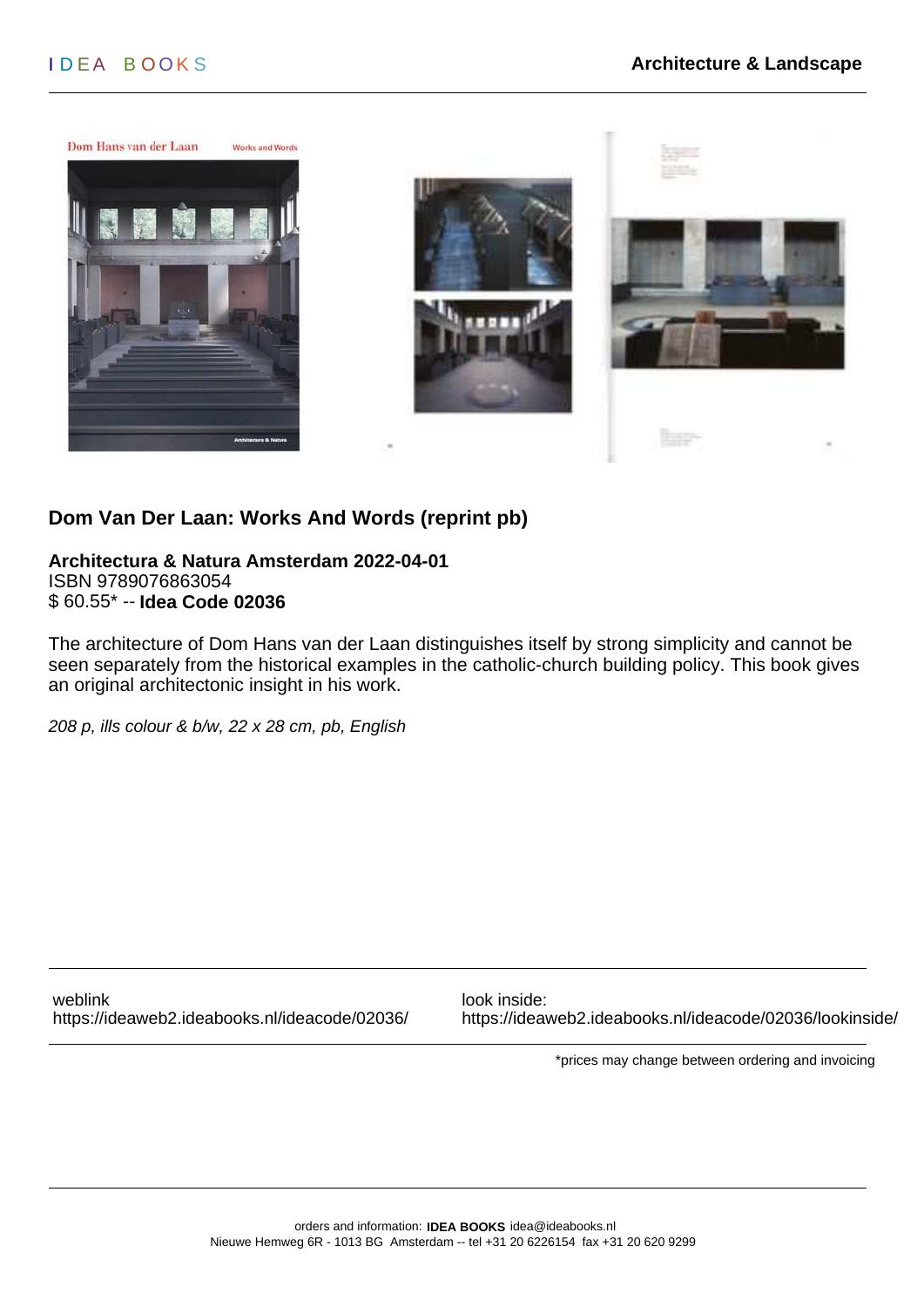



# **Oceans Rising**

**Sternberg Press Berlin 2021-07-01** ISBN 9783956796098 \$ 32.35\* -- **Idea Code 22184**

author: Various

The oceans are rising. On the rise are the metrics of accelerated human activities: sea level, water temperature, acidity, algal blooms, and the depletion of fish communities and marine life. The loss of abundance and diversity has devastating effects on the services the oceans render to the earth, exhausting their unrecognized labor of carbon sequestration, climate resilience, and nutritional offerings. Thinking along a land-sea continuum, how can we fathom the political, aesthetic, and epistemological rise of the oceans from centuries of invisibilization and forgetting? What are the oceans' own "waves of knowing"? What ideas and memories do the oceans hold in their depth and reanimate in response to the trembling of earth's ecosystems? How to escape the silos of research and inquiry that narrow and fragment the knowledge of the oceans? Asking new questions and using multiple registers of sensing can lead to a revitalization of the ways humans engage with the oceans at this precarious moment and create new pathways for reparative justice.

272 p, ills colour & bw, 23 x 30 cm, pb, English

weblink look inside: <https://ideaweb2.ideabooks.nl/ideacode/22184/> <https://ideaweb2.ideabooks.nl/ideacode/22184/lookinside/>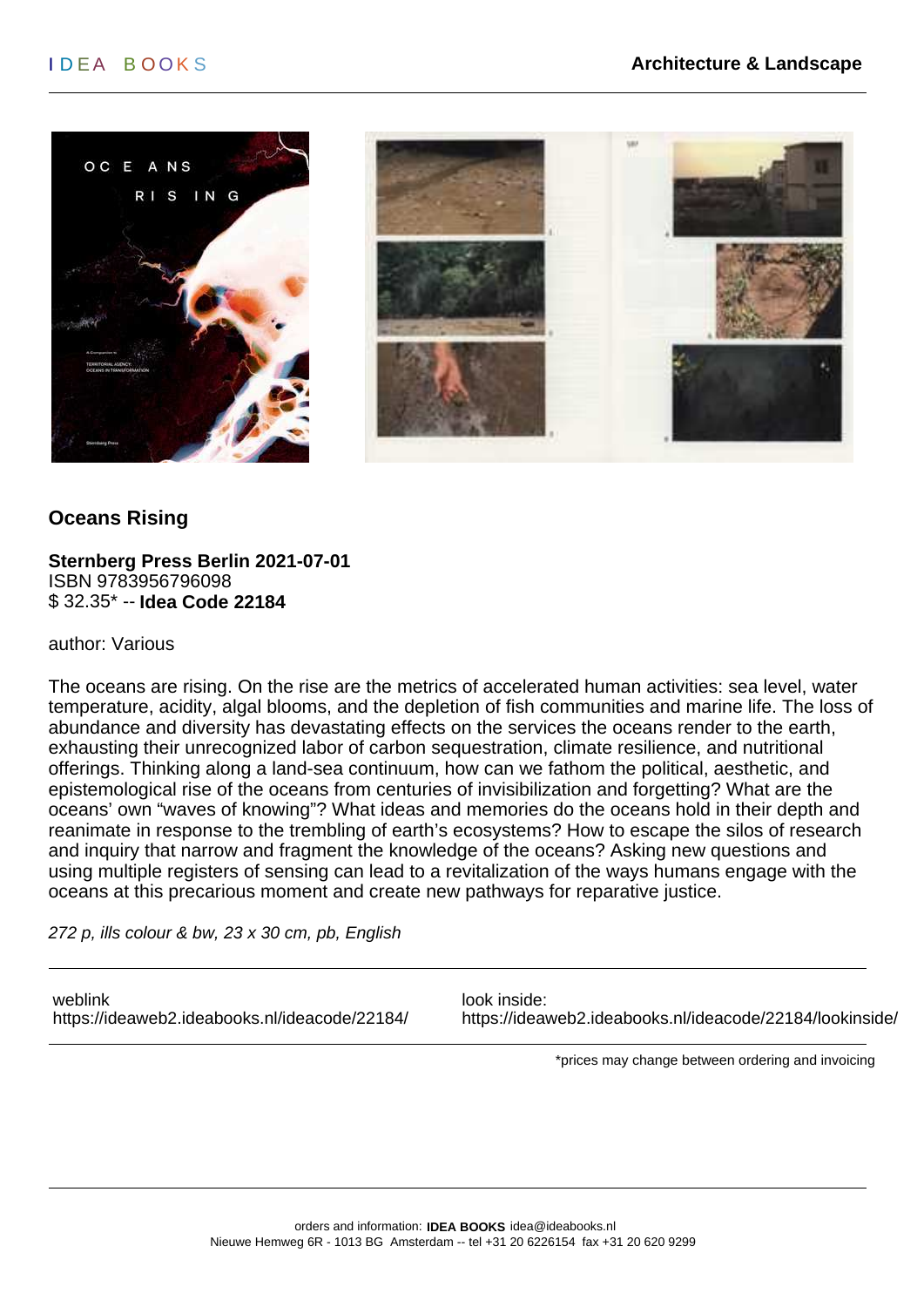

### **Désirée van Hoek - Notes on Downtown – Los Angeles 2007-2022**

**Desiree Van Hoek Amsterdam 2022-04-11** ISBN 9789082414929 \$ 58.25\* -- **Idea Code 22197**

Downtown Los Angeles has undergone a spectacular transformation over the last decade. The historic city center was given a face-lift, with new museums, skyscrapers, designer stores, restaurants and bars. In 2018, DTLA was the most rapidly gentrifying area in the US, putting pressure on many of its long-standing residents and businesses. The photographer Désirée van Hoek, who had been working in the area since 2007, has recorded the changes in the district in over 200 images. The book contains interviews with the international experts Adrienne Brown, Cody Hochstenbach, Norman M. Klein, Saskia Sassen, Jennifer Wolch and Sharon Zukin, as well as an essay by the architect and urban planner Hans Teerds

112 p, ills colour, 24 x 33 cm, pb, English

weblink look inside:

<https://ideaweb2.ideabooks.nl/ideacode/22197/> <https://ideaweb2.ideabooks.nl/ideacode/22197/lookinside/>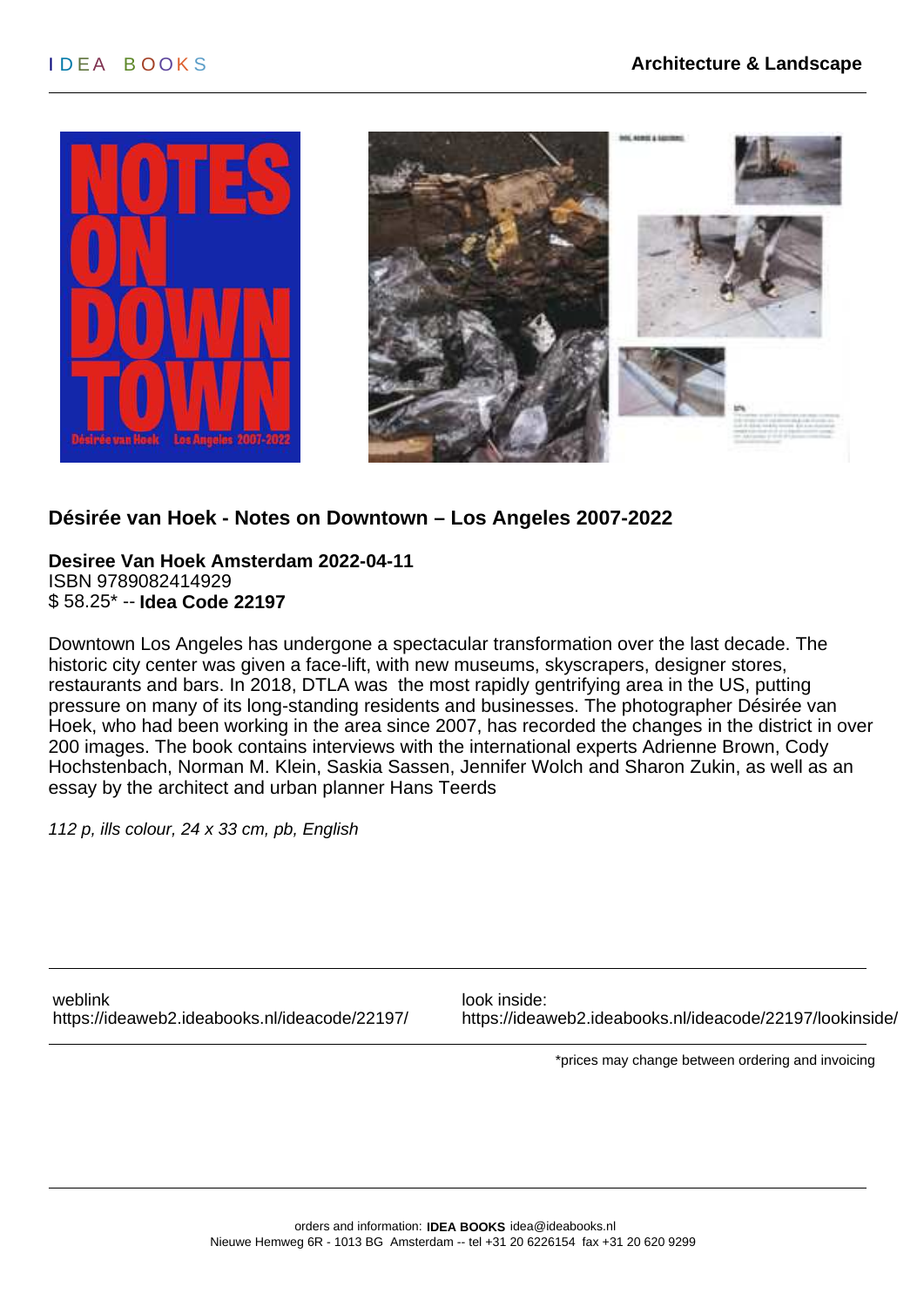



# **Everyday Play - A Campaign Against Boredom**

#### **Redstone Press London 2022-03-01** ISBN 9780995518186 \$ 19.45\* -- **Idea Code 22204**

Are you stuck in the rut of everyday life? Bored by the routine of daily existence? Have you lost your sense of fun in the mundane? 'Everyday Play' will help you rediscover the wonder in the weekly grind, the extraordinary in the ordinary. Throughout history, philosophers, artists, and writers have found liberation in taking play seriously. The book shows you how to use creativity, games, and the imagination to transform your life. For instance, you can learn how to be someone else for a day, play word games to find new ways of saying what you mean, or explore how to draw a poem or paint a book and totally reorient your library in the process.

176 p, ills colour, 17 x 24 cm, pb, English

weblink look inside:

<https://ideaweb2.ideabooks.nl/ideacode/22204/> <https://ideaweb2.ideabooks.nl/ideacode/22204/lookinside/>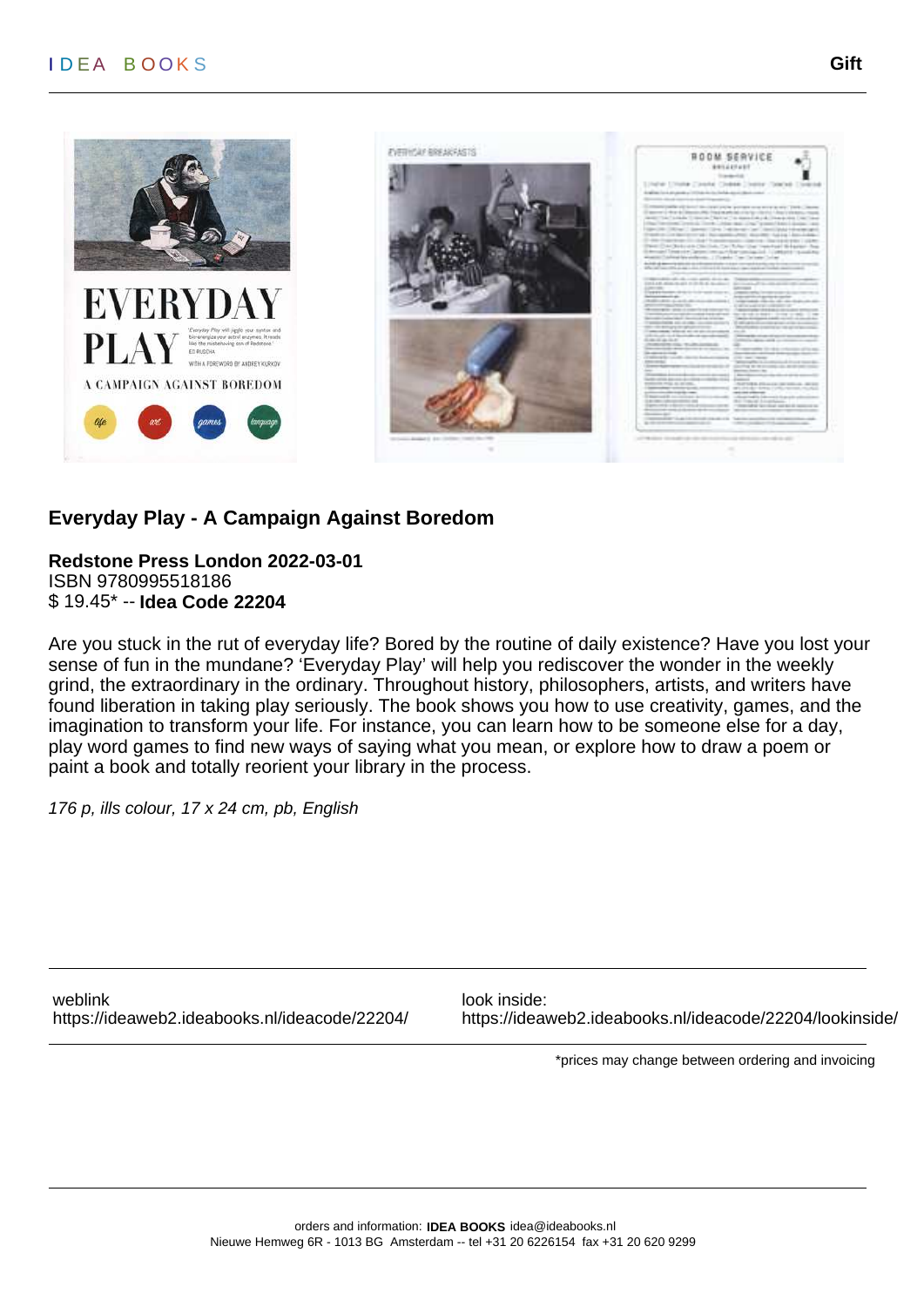



# **Christien Meindertsma - Checked Baggage (limited ed)**

**Thomas Eyck Oosternijkerk 2022-03-31** ISBN 9784990717377 \$ 102.25\* -- **Idea Code 22202**

author: Christien Meindertsma

'Checked Baggage' is the first of two graduation projects by Christien Meindertsma for Design Academy Eindhoven. The book is an exhaustive catalogue of all the items confiscated from travellers in a one-week period at Amsterdam's Schiphol Airport. Everything from cutlery, boxcutters, and pocket knives, to hairdressers' scissors, wrenches, and nail clippers were among the items seized and later photographed in taxonomic arrangements for the book. Meindertsma captures the strangeness of this situation – the confiscation of sometimes very personal items at a time of heightened security. Each limited edition copy comes packaged with an actual item confiscated at the airport.

335 p, ills colour & bw, 14 x 20 cm, pb, English/Japanese

weblink look inside:

<https://ideaweb2.ideabooks.nl/ideacode/22202/> <https://ideaweb2.ideabooks.nl/ideacode/22202/lookinside/>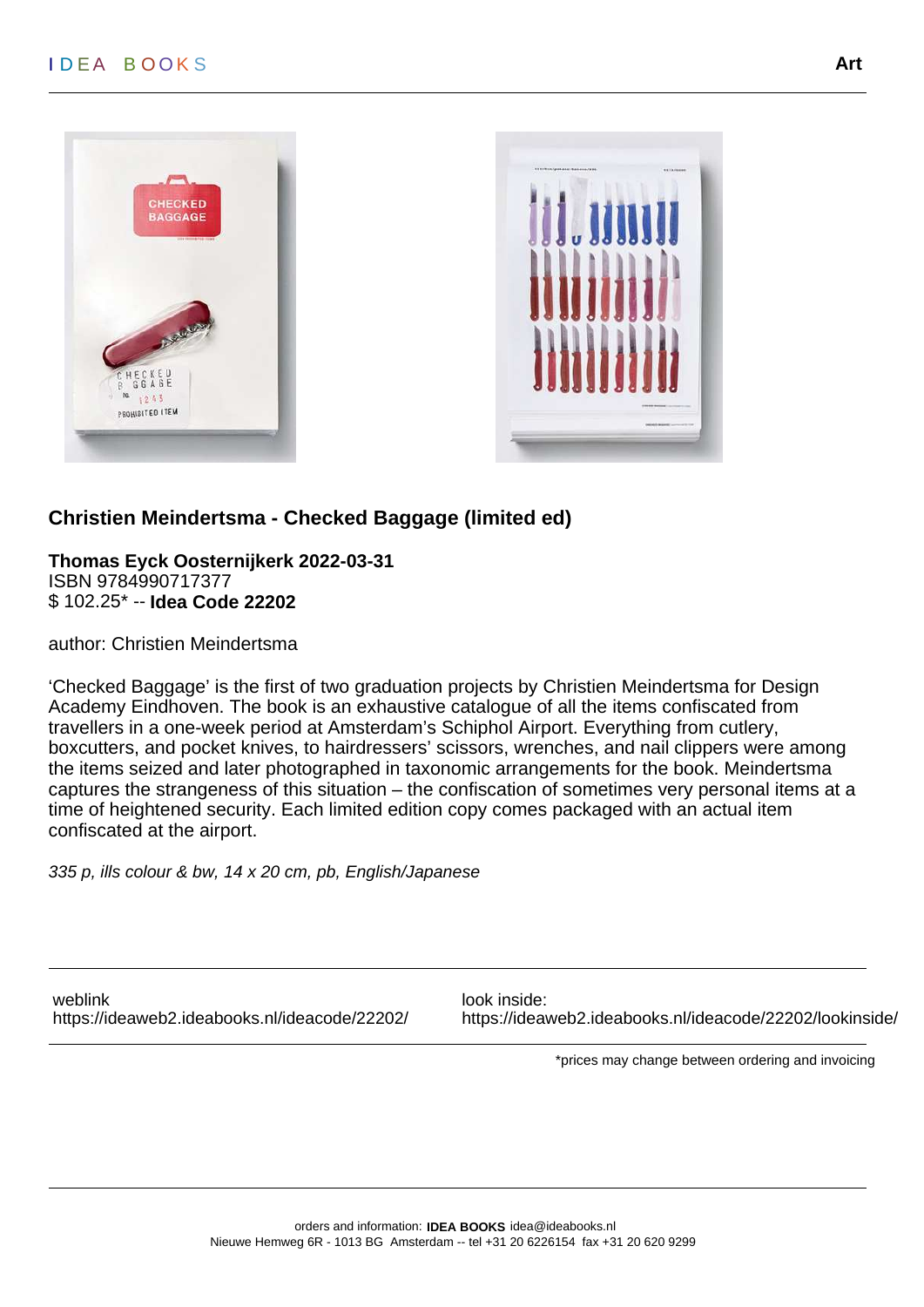

# **Honeycombs and Pyramids - works by Rasmus Fenhann 1999-2022**

**Galerie Maria Wettergren 2022-04-10** ISBN 9782953808179 \$ 39.65\* -- **Idea Code 22211**

Creating pieces with an equal focus on sculptural and functional qualities, Rasmus Fenhann works almost exclusively with wood, which he carefully selects for each project. His process combines traditional and sometimes near-forgotten craft techniques with advanced technology and tooling – including CAD sketching, visualization and processing. Fenhann's main source of inspiration is traditional Japanese woodwork and Danish cabinetmaking, with his works often incorporating personal interpretations of select aspects of these craft traditions. His work is also stimulated by nature and the mathematical properties of natural forms – universal forms unaffected by human control. Today he is considered one of the most important Scandinavian designers within the field of hand-crafted collectible design.

184 p, ills colour & bw, 20 x 26 cm, pb, English

weblink look inside:

<https://ideaweb2.ideabooks.nl/ideacode/22211/> <https://ideaweb2.ideabooks.nl/ideacode/22211/lookinside/>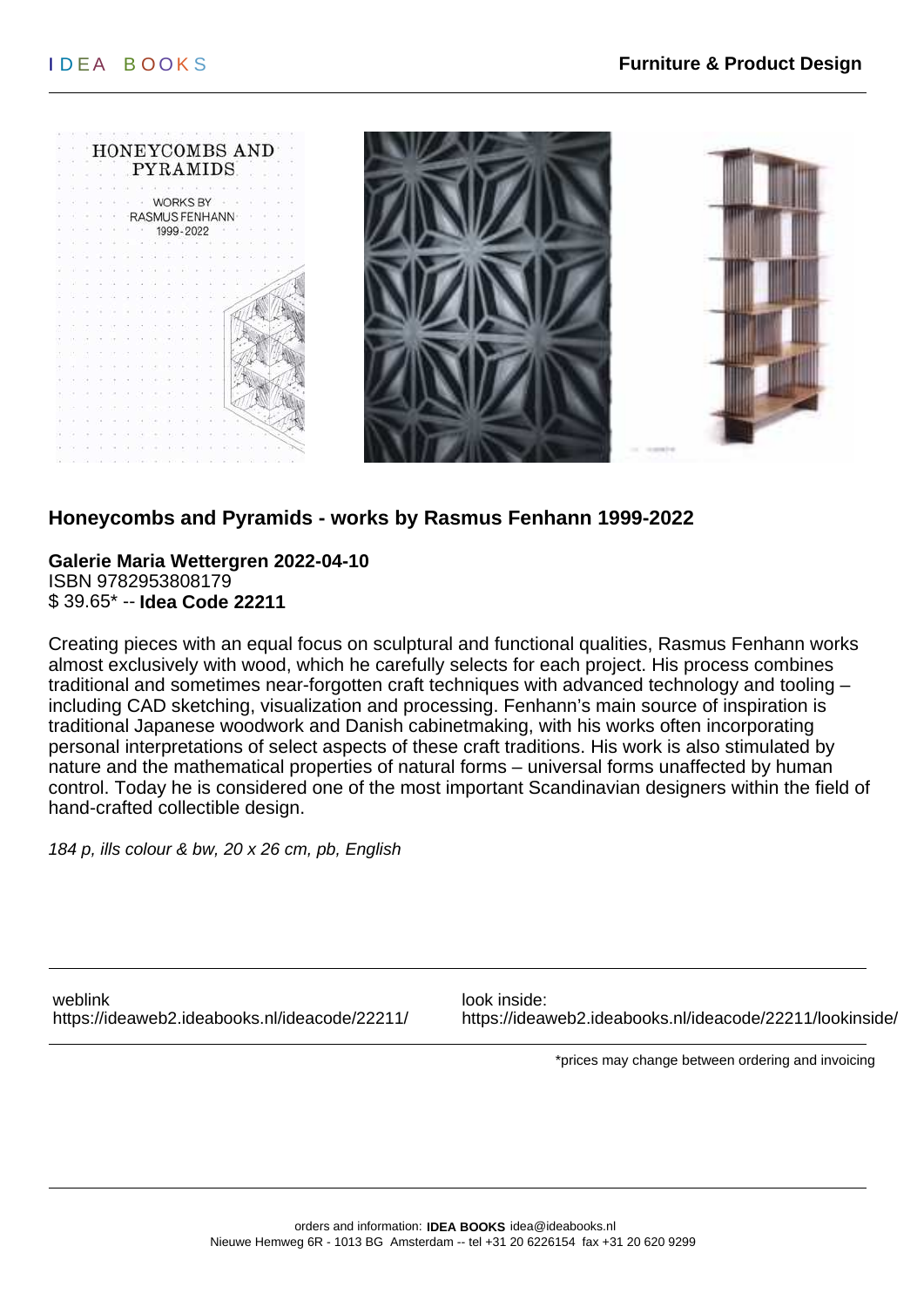



### **Lily Van der Stokker - How I Went to New York – 1983-1992**

**Les Presses Du Reel Dijon 2022-04-01** ISBN 9782378962937 \$ 34.8\* -- **Idea Code 22223**

Lily Van der Stokker's illustrated autobiography of her life in New York in the 1980s, when she opened a gallery in the East Village. Dutch-born van der Stokker (1954, Hertogenbosch), active artist-gallery owner on the East Side of New York in the 80's, now lives between Amsterdam and New York. She developed pictorial murals with happy candy-coated slogans that incited acid sarcasm from her contemporaries.

184 p, ills colour & bw, 16 x 21 cm, hb, English

weblink look inside:

<https://ideaweb2.ideabooks.nl/ideacode/22223/> <https://ideaweb2.ideabooks.nl/ideacode/22223/lookinside/>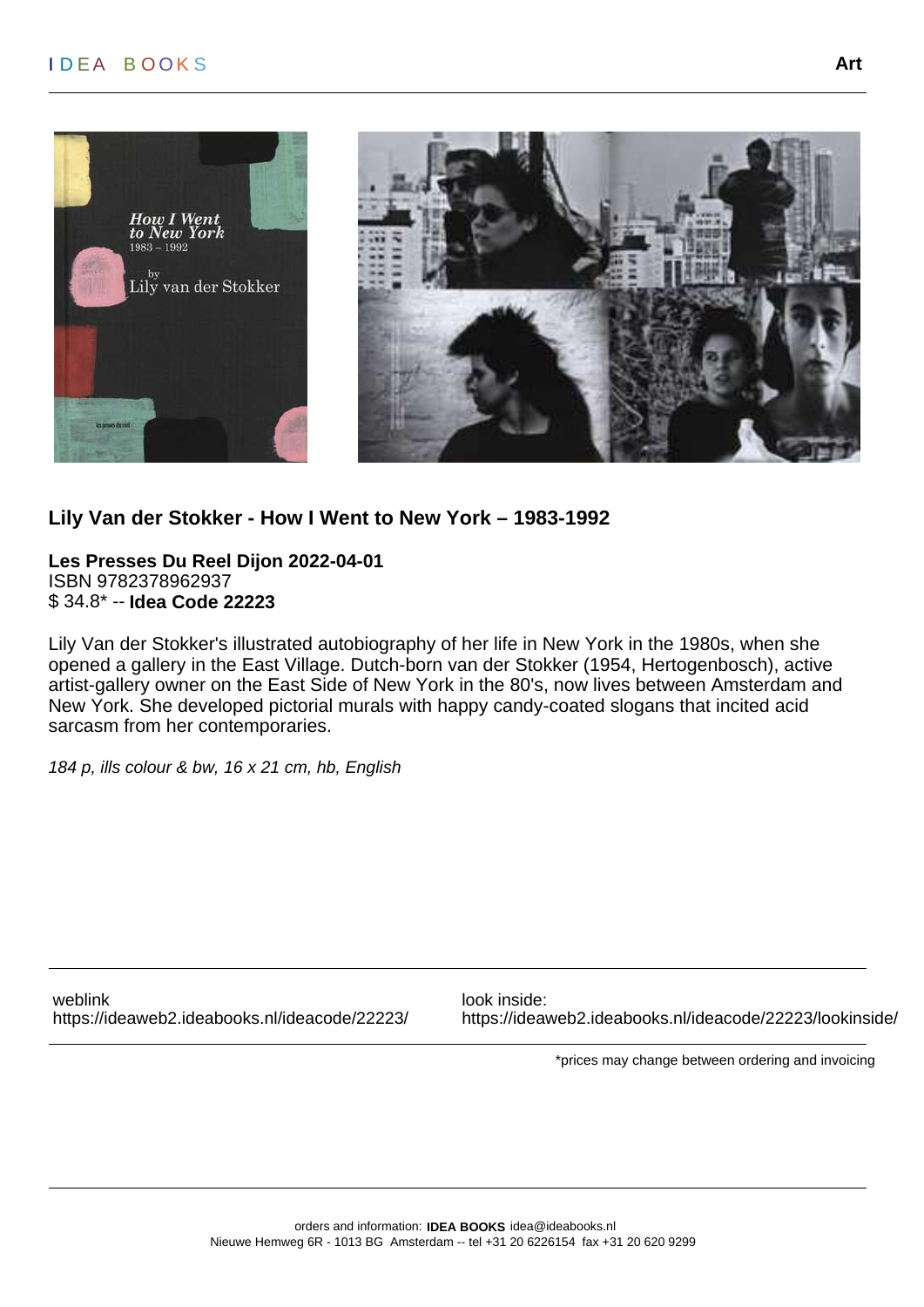



### **Elisabeth Haarr**

**Sternberg Press Berlin 2021-07-01** ISBN 9783956796210 \$ 46.6\* -- **Idea Code 22208**

author: Various

For more than fifty years Elisabeth Haarr has been one of the most significant artists in Norway. From early experimentation with tapestry as modern visual art in the 1960s to political works with an activist message in the 1970s, and later sculptural installations of rugs, banners, figures, and drapes, Haarr's oeuvre has significantly contributed to the consideration of textiles as a material in contemporary art. Today, her work continues to address topics such as feminism, anti-fascism, and environmental protection, and is as relevant as it was forty years ago. This book accompanies a monographic presentation by the artist at Bergen Kunsthall.

480 p, ills colour & bw, 18 x 29 cm, pb, English/Norwegian

weblink look inside:

<https://ideaweb2.ideabooks.nl/ideacode/22208/> <https://ideaweb2.ideabooks.nl/ideacode/22208/lookinside/>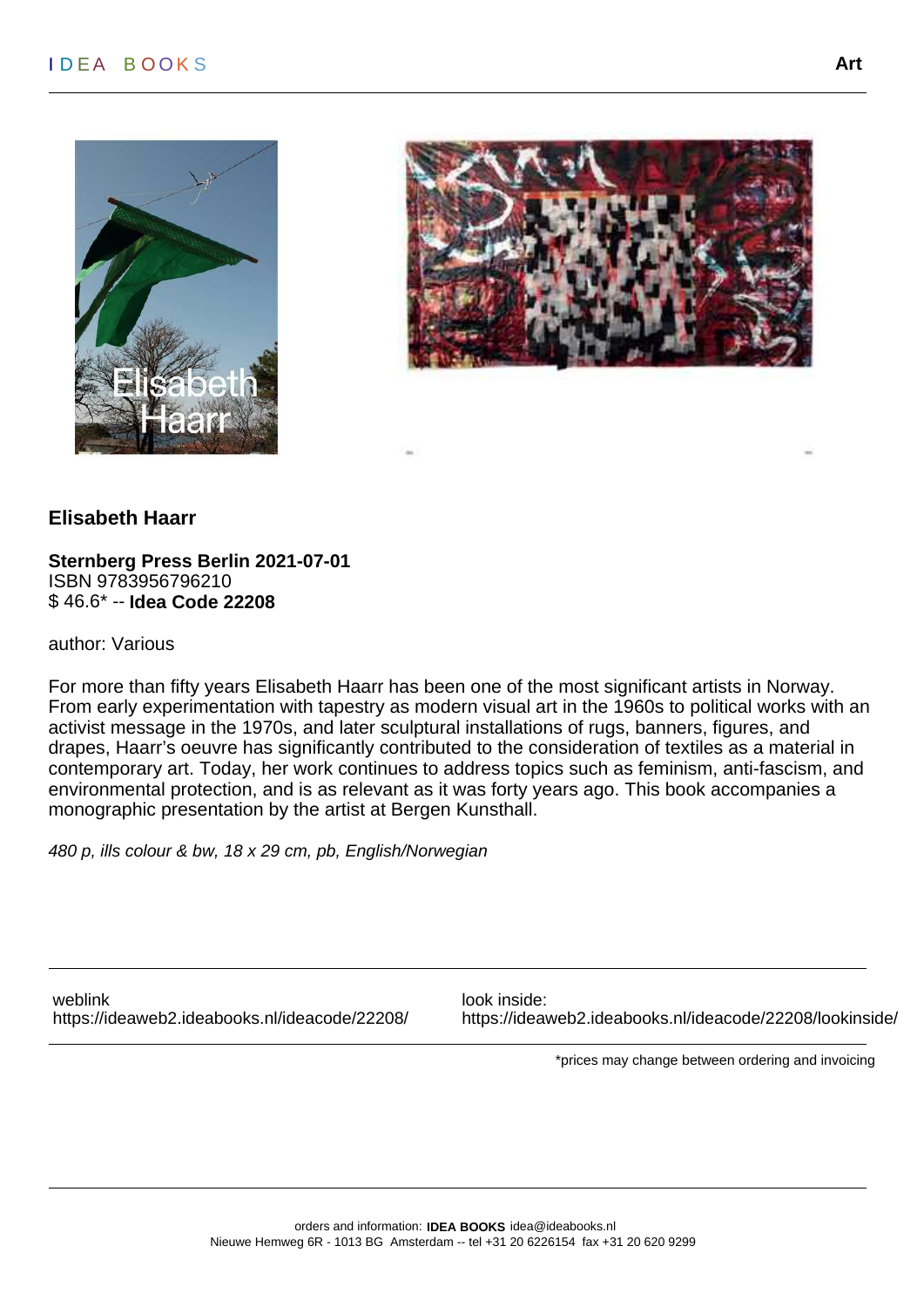# I D EA B O O K S **Art**





### **Ho Tzu Nyen G for Gong**

**Sternberg Press Berlin 2021-02-01** ISBN 9783956792854 \$ 32.35\* -- **Idea Code 22209**

author: Ho Tzu Nyen, e.a.

G for Gong looks at the artistic practice of Singaporean video artist and theater director Ho Tzu Nyen. An extension of the artist's large-scale solo exhibition at the Edith-Russ-Haus for Media Art in 2019, this book not only explores Ho's distinctive artistic approach but also dives deeper into the themes of his work. Stunning both visually and acoustically, Ho's works brim with intricate cultural references—concepts, imaginaries, and allusions to the histories of Eastern and Western literature, art, and music. Through in-depth analysis of Ho's work and the inspiration behind it—in essays by Anselm Franke and David Teh and a scholarly text by historian Marc Opper, together with an interview with the artist—G for Gong untangles this complex web of references and follows Ho through his hallmark artistic process.

176 p, ills colour & bw, 17 x 24 cm, pb, English/German

weblink look inside:

<https://ideaweb2.ideabooks.nl/ideacode/22209/> <https://ideaweb2.ideabooks.nl/ideacode/22209/lookinside/>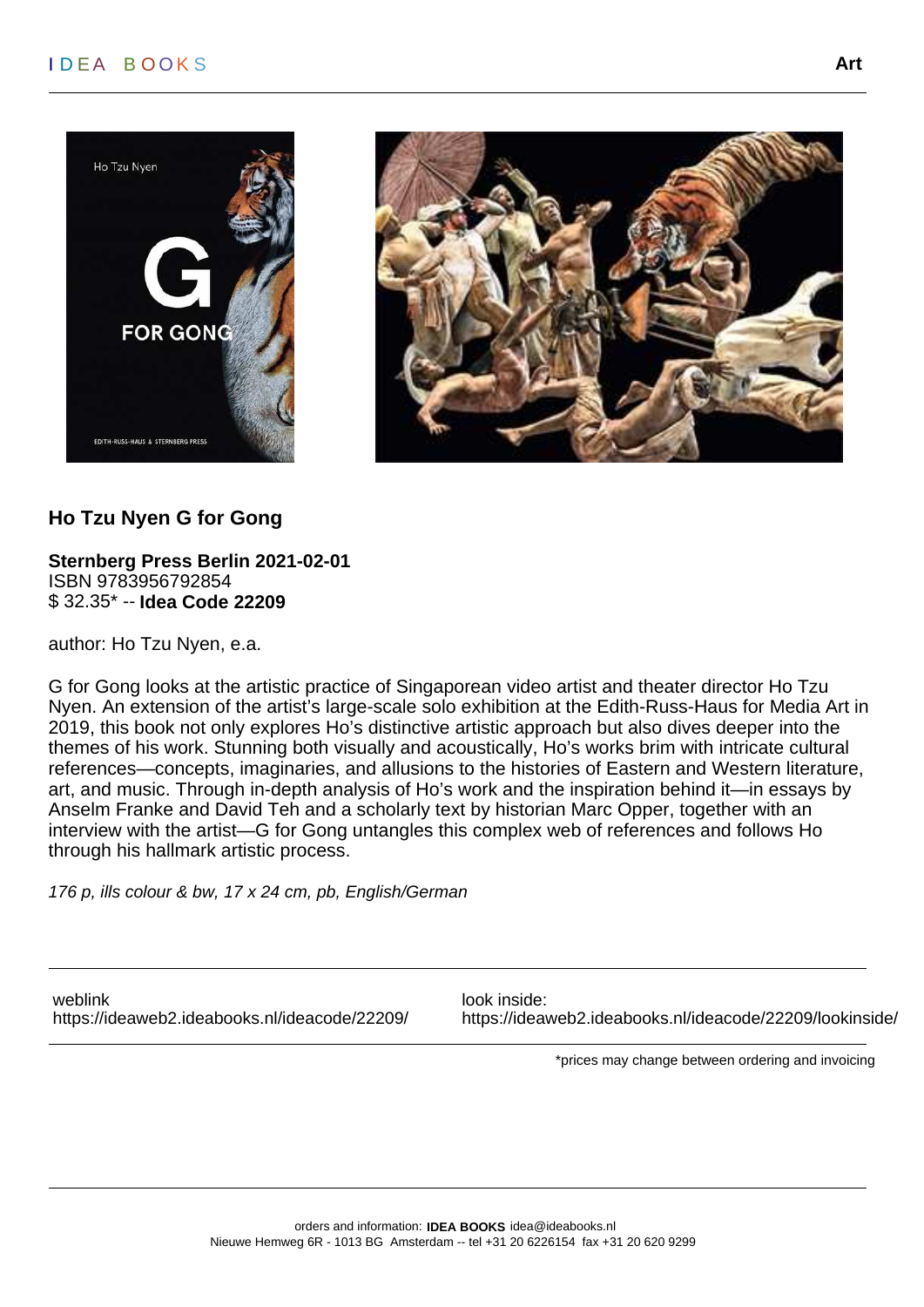

#### **Bas Kosters - 100MJ**

**Bas Kosters Studio Amsterdam 2022-05-13** ISBN 9789083235905 \$ 50.45\* -- **Idea Code 22228**

author: B. Kosters; J. Kosters

'100MJ' concerns an intuitive and personal drawing project about identity by Dutch artist Bas Kosters. The book shows a series of a hundred full page drawings based on the image of Michael Jackson. It is about how people are shaped trough the eyes of others, the reach of recognizability and identity. It plays with the ideas about visual culture and recognizability. In hundred portraits drawn on ephemera Kosters shows, in a poetic manner, man in all their strength.

116 p, ills colour & bw, 24 x 34 cm, hb, Dutch/English

weblink look inside:

<https://ideaweb2.ideabooks.nl/ideacode/22228/> <https://ideaweb2.ideabooks.nl/ideacode/22228/lookinside/>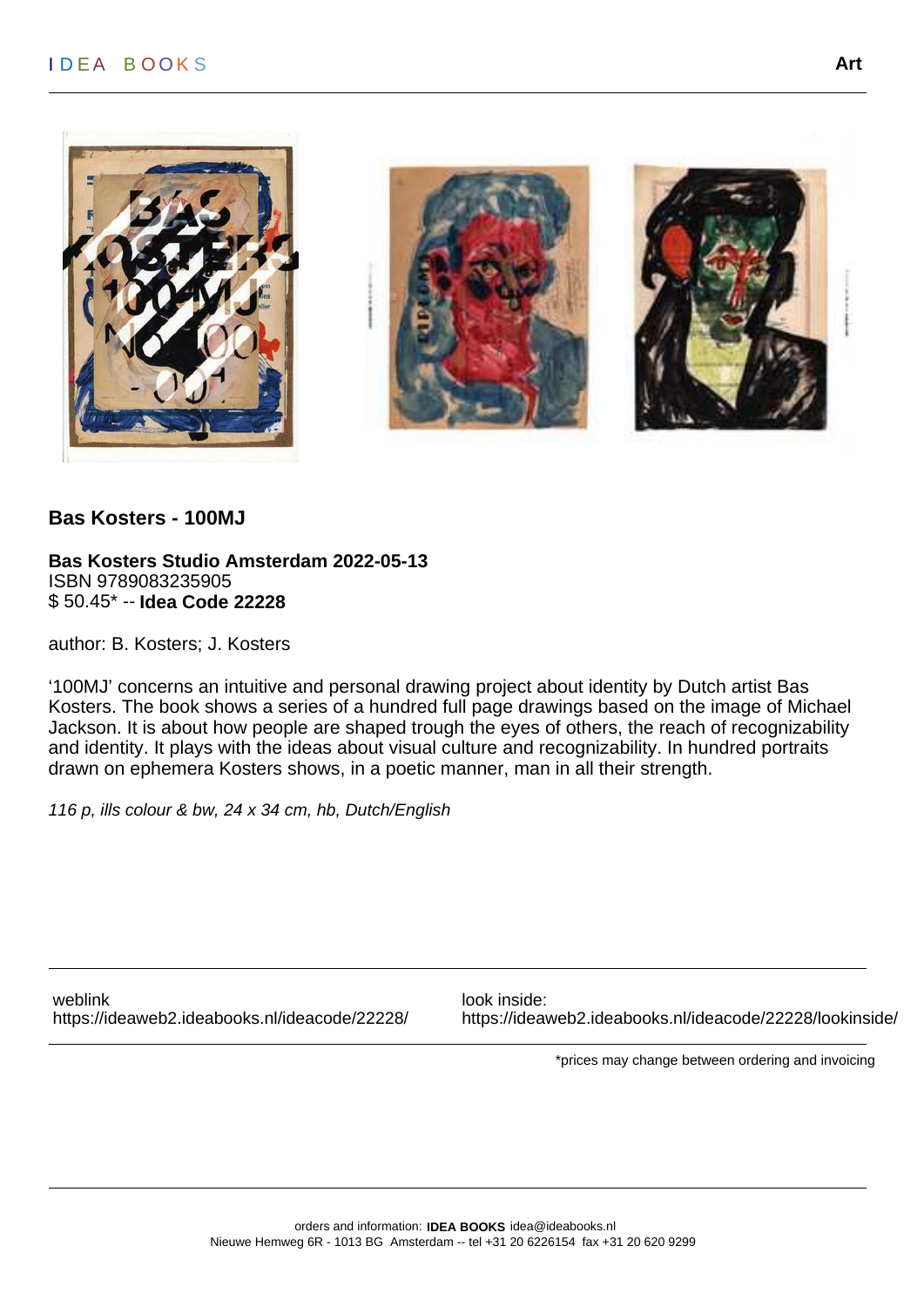# I D EA B O O K S **Art**



# **Disproof Does Not Equal Disbelief**

**Sternberg Press Berlin 2021-10-01** ISBN 9783956796159 \$ 51.75\* -- **Idea Code 22192**

author: Various

From his refuge in upstate New York—the studio/ living complex where he enacted a late pivot back to figuration—the American painter Philip Guston once offered the following outburst to the question of how such a turn could happen. "What kind of man am I, sitting at home, reading magazines, going into frustrated fury about everything and then going into my studio to adjust a red to a blue?" Over time, this sparse utterance takes on an architectural form in the imagination, a model that proposes a tantalizing proposition when fleshed out. The painter's words situate us in two distinct yet adjacent rooms. The first: a lounge with a TV, its live feed constantly aflicker. The second, a space that's more sequestered, which we can simply understand as a place of production: "the studio." Between these spaces, the painter, often working through the night, is also the viewer or reader, shuffling back and forth as he navigates these two rooms.

ills colour & bw, 24 x 32 cm, pb, English

weblink look inside:

<https://ideaweb2.ideabooks.nl/ideacode/22192/> <https://ideaweb2.ideabooks.nl/ideacode/22192/lookinside/>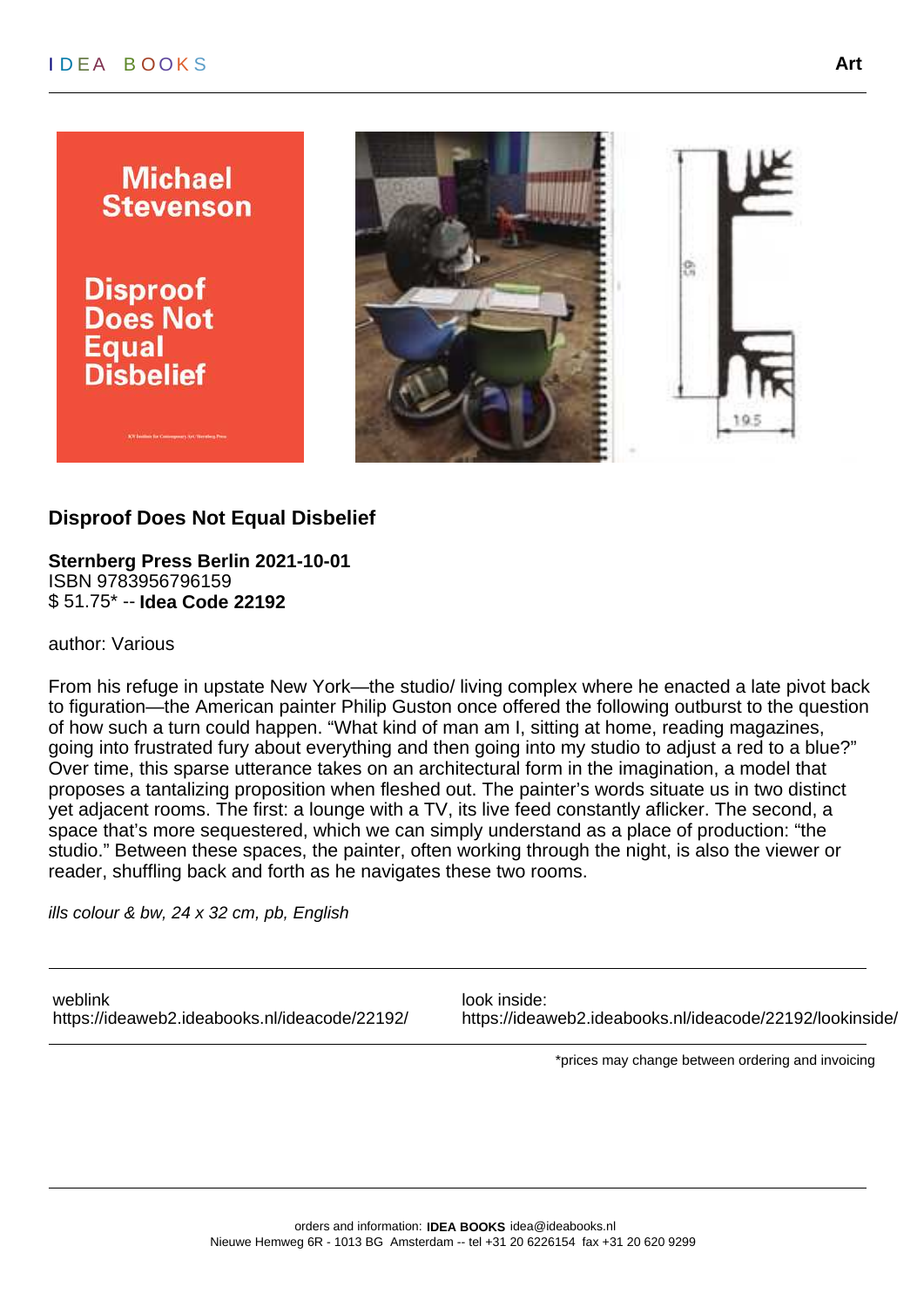

# **Gregor Schneider**

**Sternberg Press Berlin 2022-01-01** ISBN 9783956796357 \$ 36.25\* -- **Idea Code 22190**

author: Raimund Stecker (Ed.)

Since 1985, Gregor Schneider has occupied an abandoned house next to one of the largest chasms in the world—the lignite-rich surface mine near Rheydt-Mönchengladbach known as the Garzweiler—which is also next to where his parents ran their business. In the building, which he named Haus u r, he proceeded to build rooms within rooms. These eerie spaces are constructed from materials salvaged from the houses that were to be crushed by juggernaut-sized bucket-wheel excavators to expand the mine. With this publication, art historian Raimund Stecker reconnects with his first visit to Haus u r. Schneider and Stecker have known each other since the artist's student years at the Münster Academy of Art in the late 1980s.

ills colour & bw, 14 x 21 cm, pb, English

weblink look inside:

<https://ideaweb2.ideabooks.nl/ideacode/22190/> <https://ideaweb2.ideabooks.nl/ideacode/22190/lookinside/>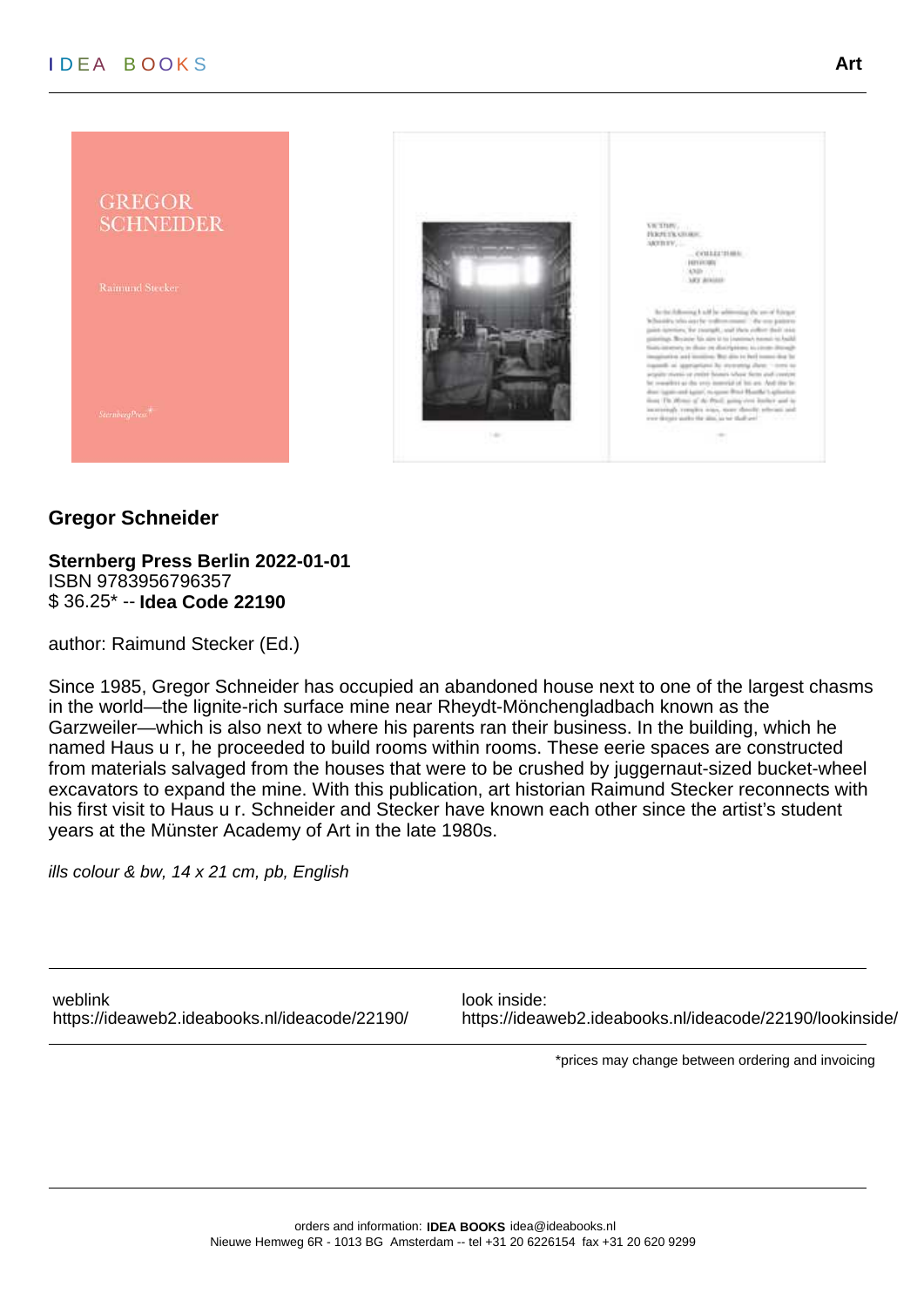



The Colony One-Dimensional uture) -

Zieri Plas  $23$ 

**Zach Blas Unknown Ideals**

**Sternberg Press Berlin 2022-01-01** ISBN 9783956795886 \$ 38.8\* -- **Idea Code 22187**

author: Various

This publication offers an inquiry into Zach Blas's singular practice through a series of newly commissioned essays by Alexander R. Galloway, Pamela M. Lee, Mahan Moalemi, Kris Paulsen, and Marc Siegel; an interview with Zach Blas by Övül Durmu?o?lu; and writings by the artist himself. These insightful contributions expand on the technological, queer, filmic, and cultural inquiries that comprise the rich world of Blas's practice, exemplary among his generation of digital artists.

376 p, ills colour & bw, 17 x 24 cm, pb, English/German

weblink look inside:

<https://ideaweb2.ideabooks.nl/ideacode/22187/> <https://ideaweb2.ideabooks.nl/ideacode/22187/lookinside/>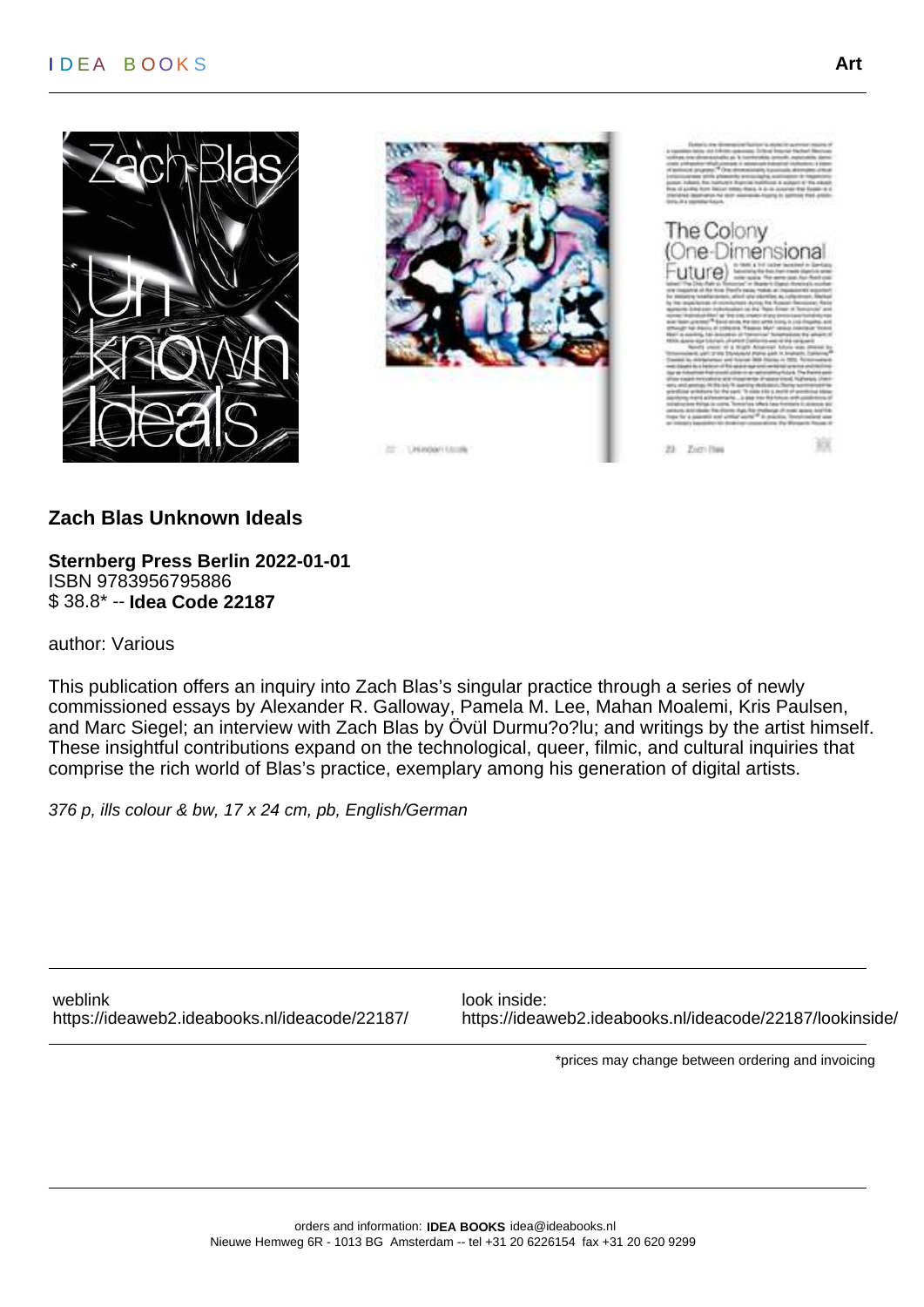

# **Galang 01**

**Powerhouse Publishing Melbourne 2022-04-17** ISBN 9780648981787 \$ 44.95\* -- **Idea Code 22205**

The first volume in a series by Powerhouse-Galang, an Indigenous-led think tank, collective, and sovereign space. Initially devised by Melbourne-based curator Brook Andrew, its members seek to empower individual practices, to support and share culture and creative practice in a common experience of imposed colonialism, and to challenge and imbed their own future/futurism into museums and their collections. Launched at the 59th Biennale in Venice, the book celebrates the transformation of the Nordic Pavilion into the Sámi Pavilion; Nepal's very first pavilion, featuring work by Tsherin Sherpa; and the first Pasifika artist to represent Aotearoa/New Zealand, Yuki Kihara.

224 p, ills colour & bw, 24 x 30 cm, hb, English

weblink look inside:

<https://ideaweb2.ideabooks.nl/ideacode/22205/> <https://ideaweb2.ideabooks.nl/ideacode/22205/lookinside/>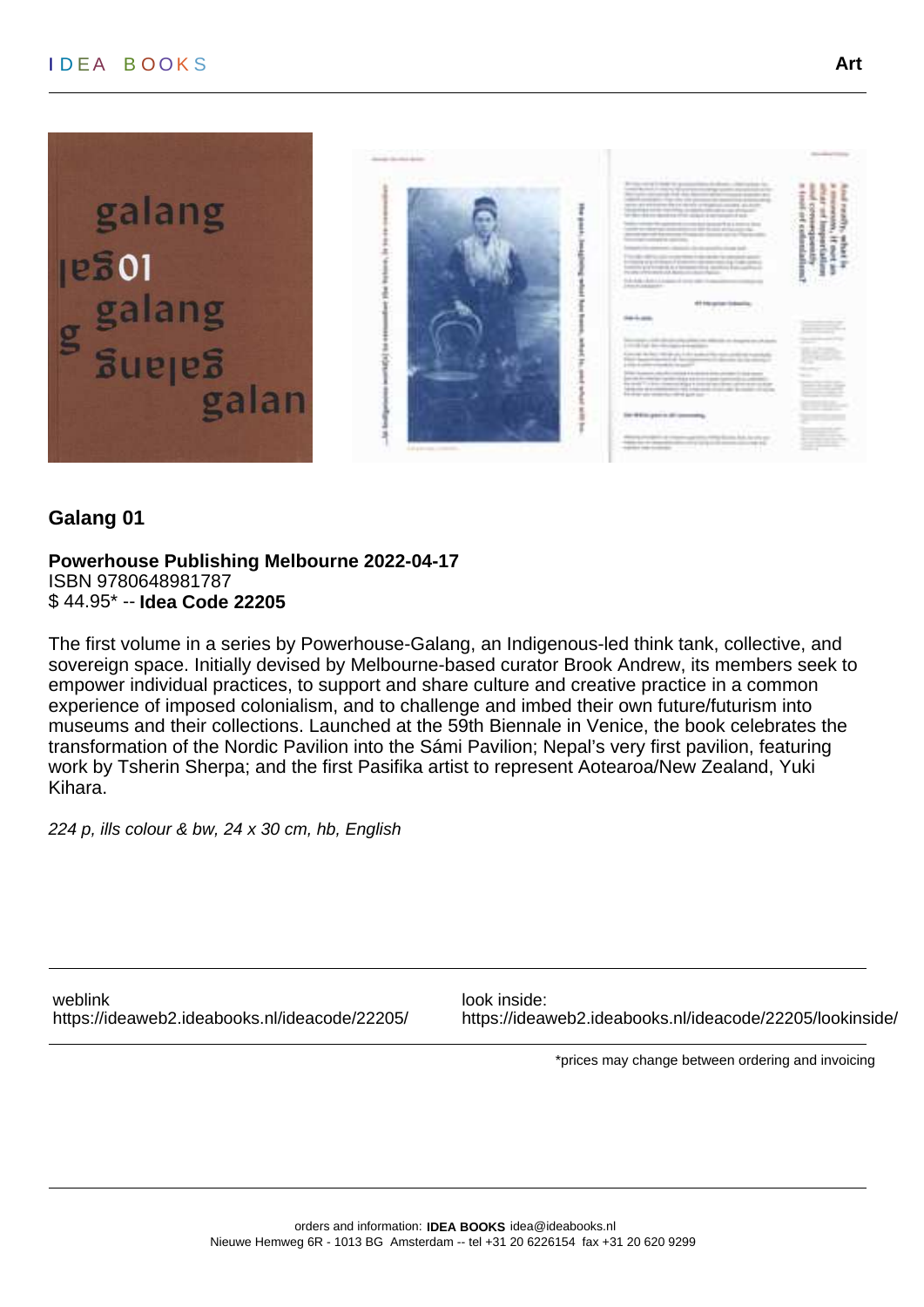



# **Parapolitics - Cultural Freedom and the Cold War**

**Sternberg Press Berlin 2021-04-01** ISBN 9783956795084 \$ 44\* -- **Idea Code 22191**

author: Anselm Franke, Nida Ghouse, Paz Guevara, Antonia Majaca, eds

During the Cold War, modernist art became an emblem of freedom and democracy in the West, assuming the role of a symbolic overcoming of fascism. 'Parapolitics' gives an in-depth examination of the cultural diplomacy of this period, particularly the activities and publications of the Congress for Cultural Freedom, an anti-communist advocacy group founded in 1950 and backed by the CIA. Through extensive archival documentation and recent responses by various artists and writers, the volume encompasses a wealth of references for anyone interested in the culturalization of economic liberalism in the non-European world or challenging the prevailing modernist canons.

616 p, ills colour & bw, 21 x 29 cm, hb, English

weblink look inside:

<https://ideaweb2.ideabooks.nl/ideacode/22191/> <https://ideaweb2.ideabooks.nl/ideacode/22191/lookinside/>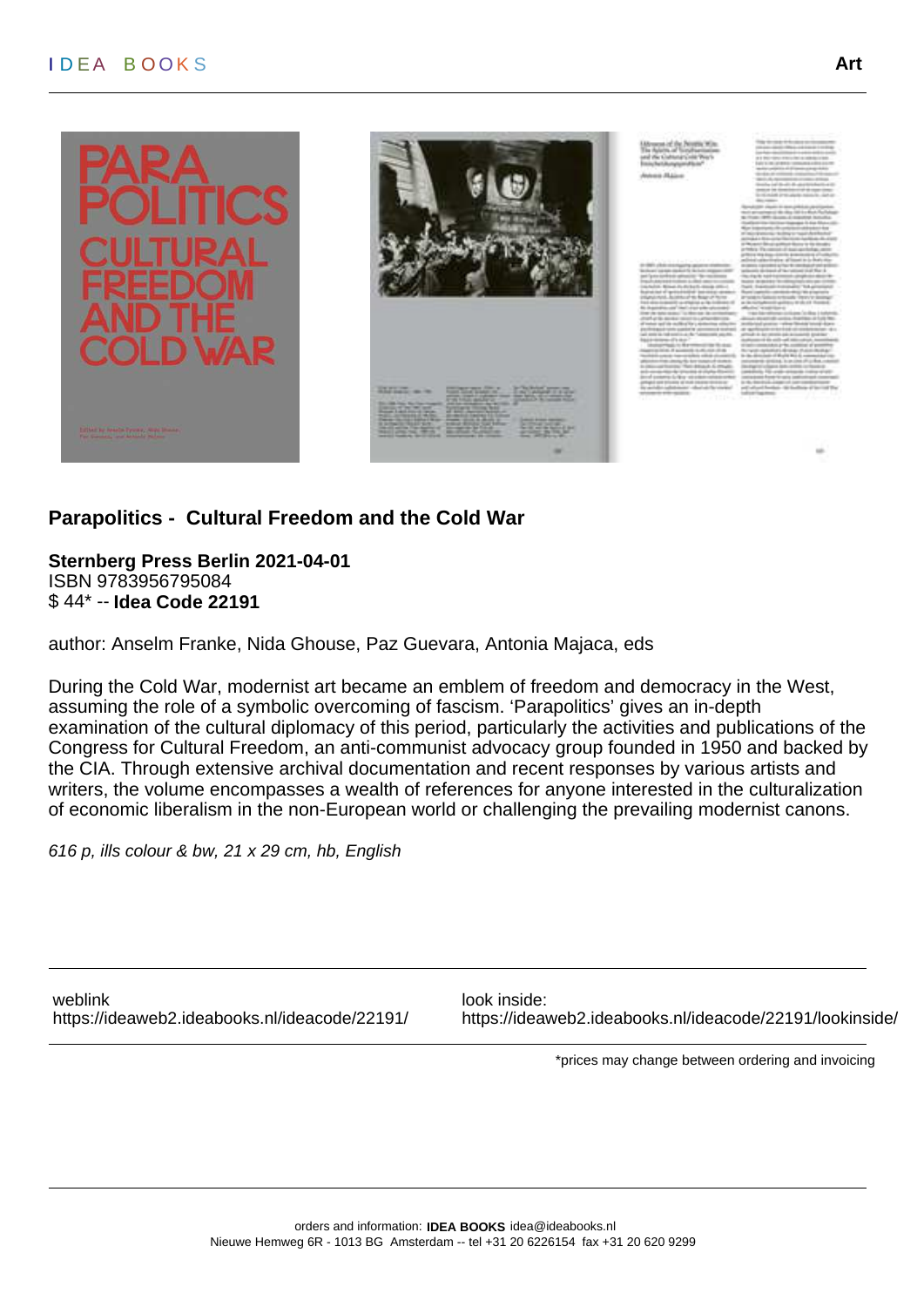### I D EA B O O K S **Art**



The original robots date from "1932, precisely 440 years after the discovery of America"

**YWY, Searching for a Character between Future Worlds**

**Sternberg Press Berlin 2022-02-01** ISBN 9783956796166 \$ 28.45\* -- **Idea Code 22188**

author: Pedro Neves Marques, e.a.

Conceived by Pedro Neves Marques, YWY is an android played by indigenous actress and artist Zahy Guajajara, who gave her the name "YWY," meaning "land" or "territory" in her native Tupi-Guarani language. The character's co-invention by a white European author and a native artist from Brazil sets in motion a dynamic that can be resolved only by being given away and shared with a plurality of voices. YWY, Searching for a Character Between Future Worlds shares the fictional character of YWY with several authors from Brazil, the United States, and beyond, creating a conversation about science fiction and robotics, ecology and gender, Indigenous Futurisms and what it means to be human.

232 p, ills colour & bw, 14 x 21 cm, pb, English

weblink look inside:

<https://ideaweb2.ideabooks.nl/ideacode/22188/> <https://ideaweb2.ideabooks.nl/ideacode/22188/lookinside/>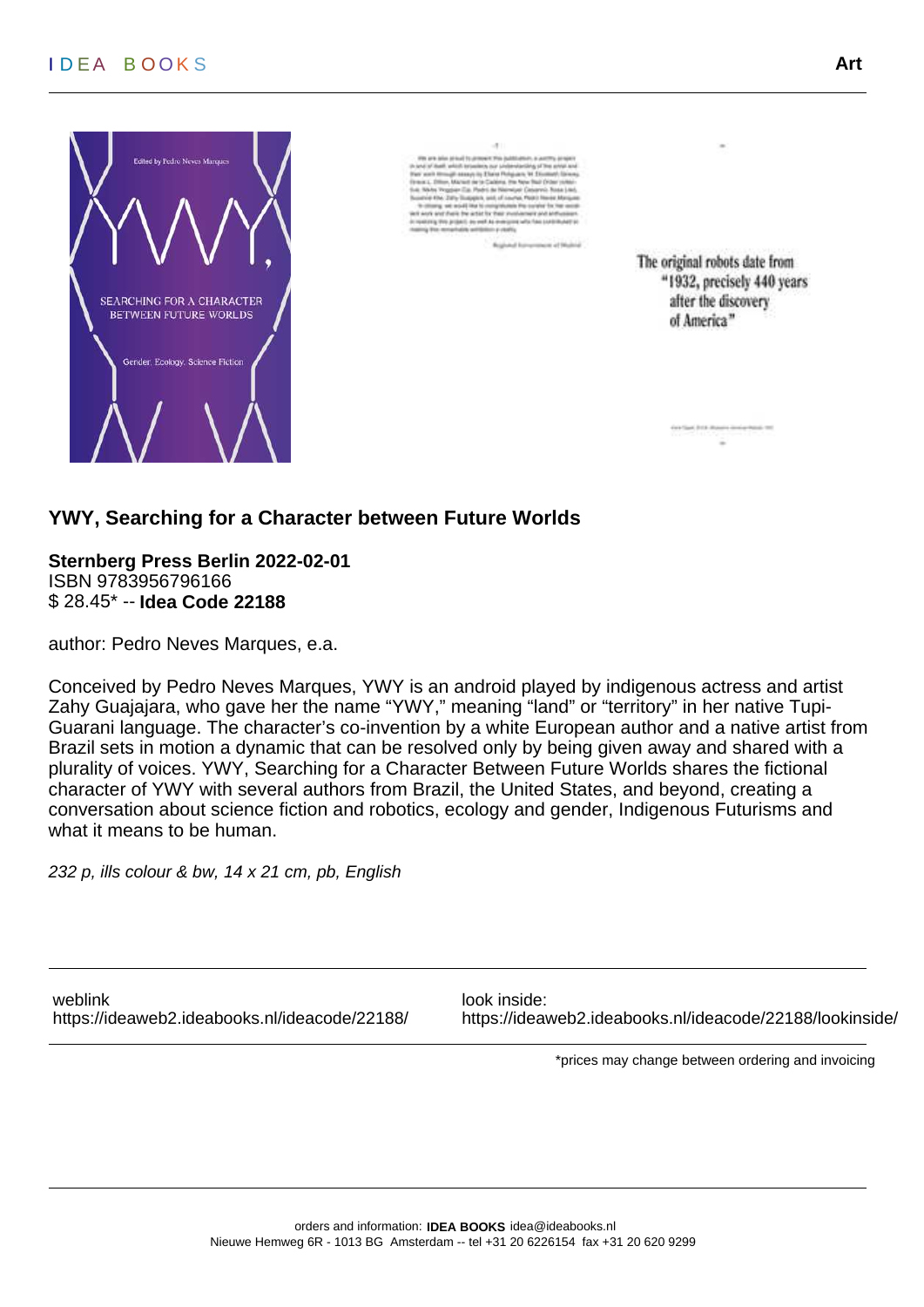

# **Shona Illingworth - Topologies Of Air**

**Sternberg Press Berlin 2022-01-01** ISBN 9783956795534 \$ 36.25\* -- **Idea Code 22185**

author: Various

Topologies of Air and Lesions in the Landscape are two major bodies of work by Shona Illingworth. Informed by the artist's long-term investigations into individual and societal amnesia, these projects critically examine the devastating psychological and environmental impacts of military, industrial, and corporate transformations of airspace and outer space.

288 p, ills colour & bw, 21 x 26 cm, pb, English

weblink look inside:

<https://ideaweb2.ideabooks.nl/ideacode/22185/> <https://ideaweb2.ideabooks.nl/ideacode/22185/lookinside/>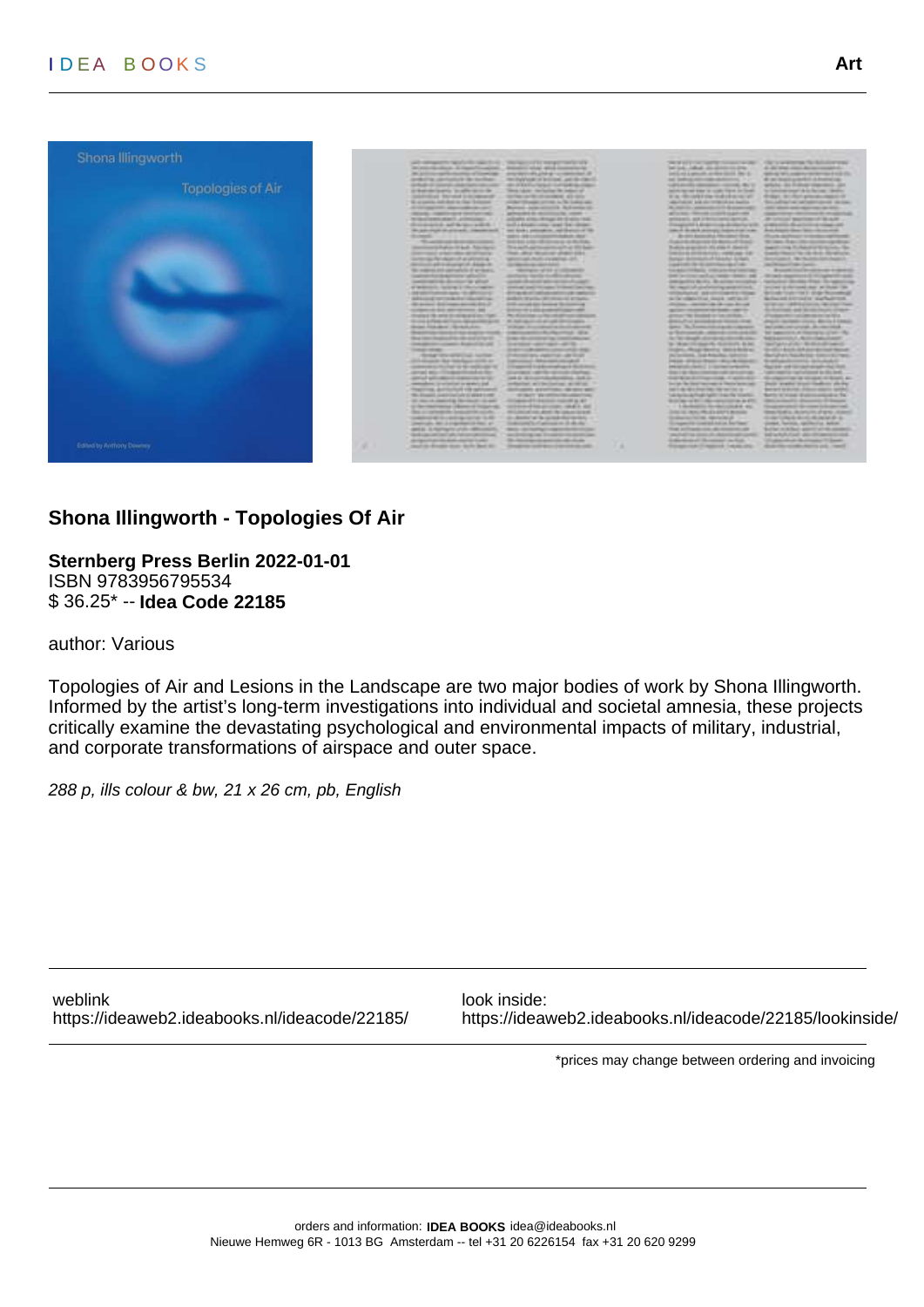

# **Fragility - To Touch and Be Touched**

**Valiz Amsterdam 2022-04-01** ISBN 9789493246102 \$ 12.3\* -- **Idea Code 22217**

author: Marlies De Munck; Pascal Gielen

In a competitive existence we hide our weak spots. Evaluation madness and the constant urge to innovate push people back further and further into a virtual shell. Anyway, we are all just messing about, says Marlies De Munck. She therefore pleads for openness and compassion. Because all this sheltering keeps you from touching. And from being touched. Pascal Gielen warmly advocates an aesthetic skill: the ability to experience, through all our senses, a ramshackle and fragile reality and still see it as a coherent whole.

64 p, ills bw, 12 x 17 cm, pb, English

weblink look inside:

<https://ideaweb2.ideabooks.nl/ideacode/22217/> <https://ideaweb2.ideabooks.nl/ideacode/22217/lookinside/>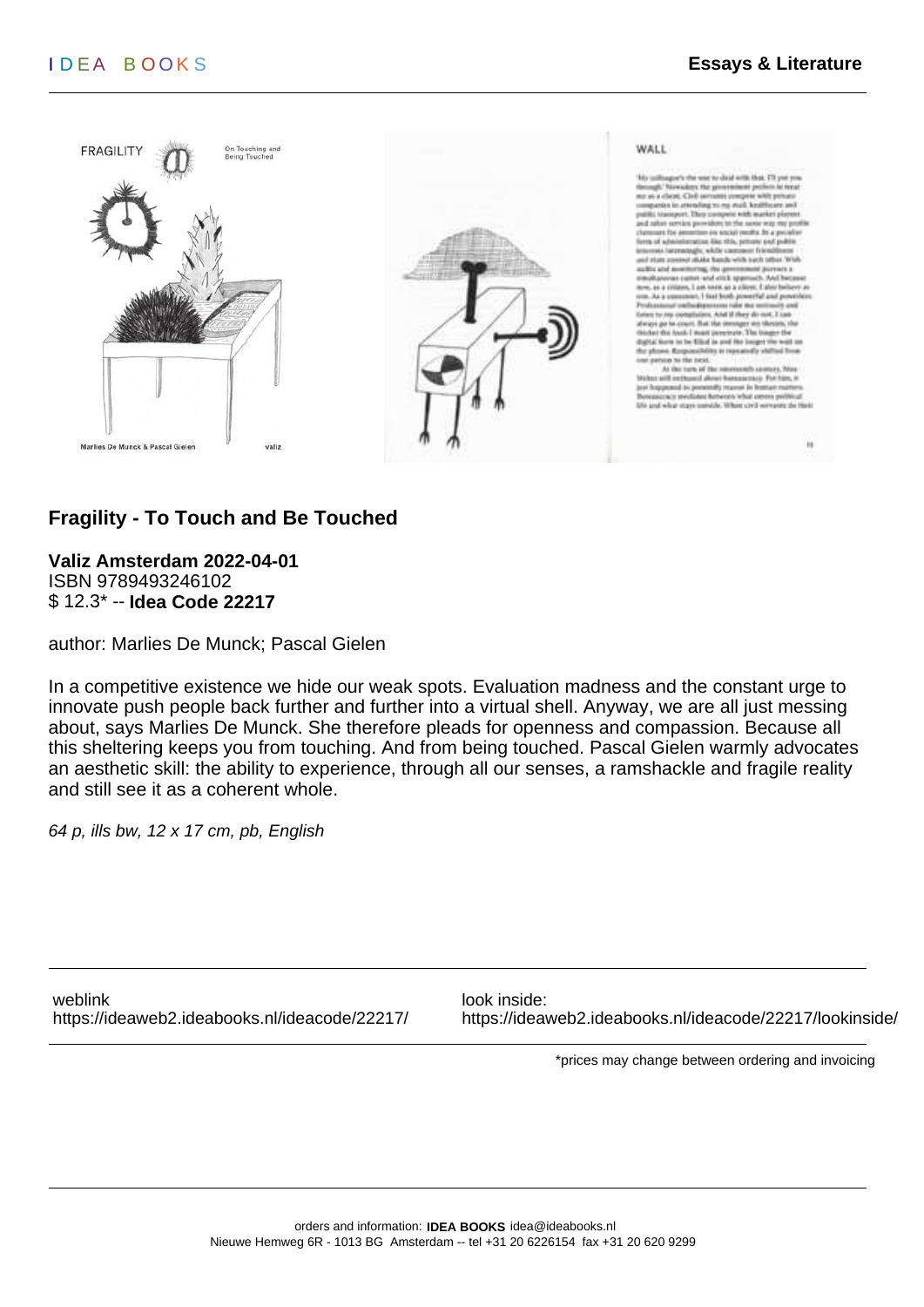





#### **Relative Intimacies**

**Sternberg Press Berlin 2022-02-01** ISBN 9783956796258 \$ 23.3\* -- **Idea Code 22189**

author: Lou Cantor, Emily Watlington , eds

Our most intimate spaces are increasingly sites of intersubjective relations. The widespread presence of technological networks especially has made visible the ways that agency and subjectivity are often distributed, engendering theories of hybrid subjects who might integrate the human with other biological or technological agents. These incursions into traditional notions of subjectivity not only destabilize our sense of autonomy but also explode the human sensorium, reminding us that it is only one of many viable systems for sensing, perceiving, and communicating. This collection of essays, conversations, and artworks explores how technology now mediates our encounters and, in doing so, forms alternate, networked subjectivities.

184 p, ills colour & bw, 19 x 26 cm, pb, English

weblink look inside:

<https://ideaweb2.ideabooks.nl/ideacode/22189/> <https://ideaweb2.ideabooks.nl/ideacode/22189/lookinside/>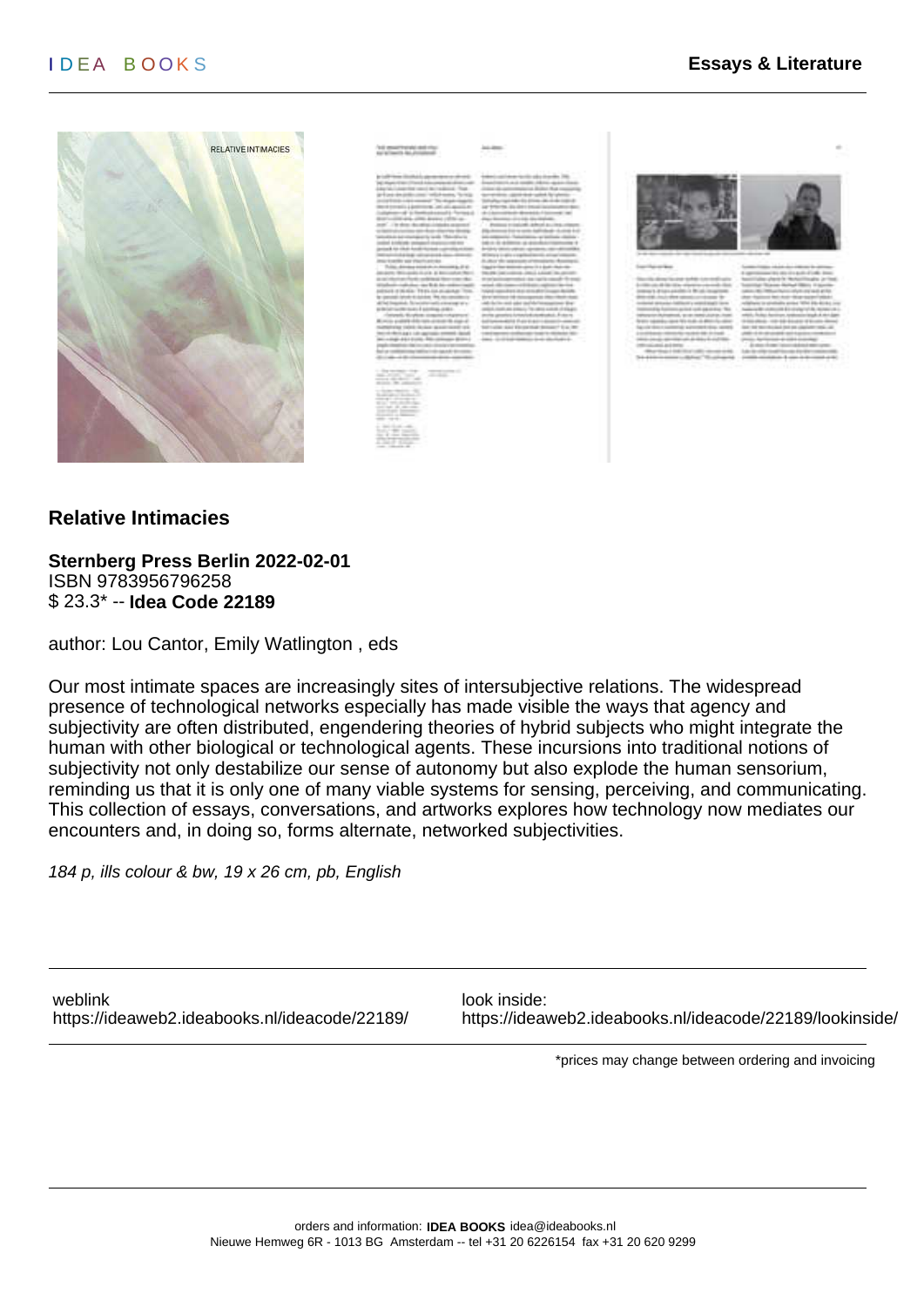### I D EA B O O K S **Art**





### **Amazonia - Anthology as Cosmology**

**Sternberg Press Berlin 2021-09-01** ISBN 9783956796111 \$ 32.35\* -- **Idea Code 22181**

author: Various

'Amazonia: Anthology as Cosmology' is devoted to Amazonia, its peoples, allies, and nonhuman spirits, and their myriad material and immaterial practices, from certain cosmopolitics and visual languages to past and present forms of resistance. In all their various lines (and circles) of ecological and epistemological thought, the artists, elders, writers, theorists, shamans, curators, poets, and activists whose ideas, images, and struggles compose this book, are concerned with Amazonia as both a place and a point of view. Through the weaving of voices, myths, ancestors, and territories, and all their radical subjectivities, we understand language in this anthology in an extended sense: as testimony, textile, painting, river, forest, animal, ancestor, song, spirit, and sacred medicine.

352 p, ills colour & bw, 21 x 26 cm, pb, English

weblink look inside:

<https://ideaweb2.ideabooks.nl/ideacode/22181/> <https://ideaweb2.ideabooks.nl/ideacode/22181/lookinside/>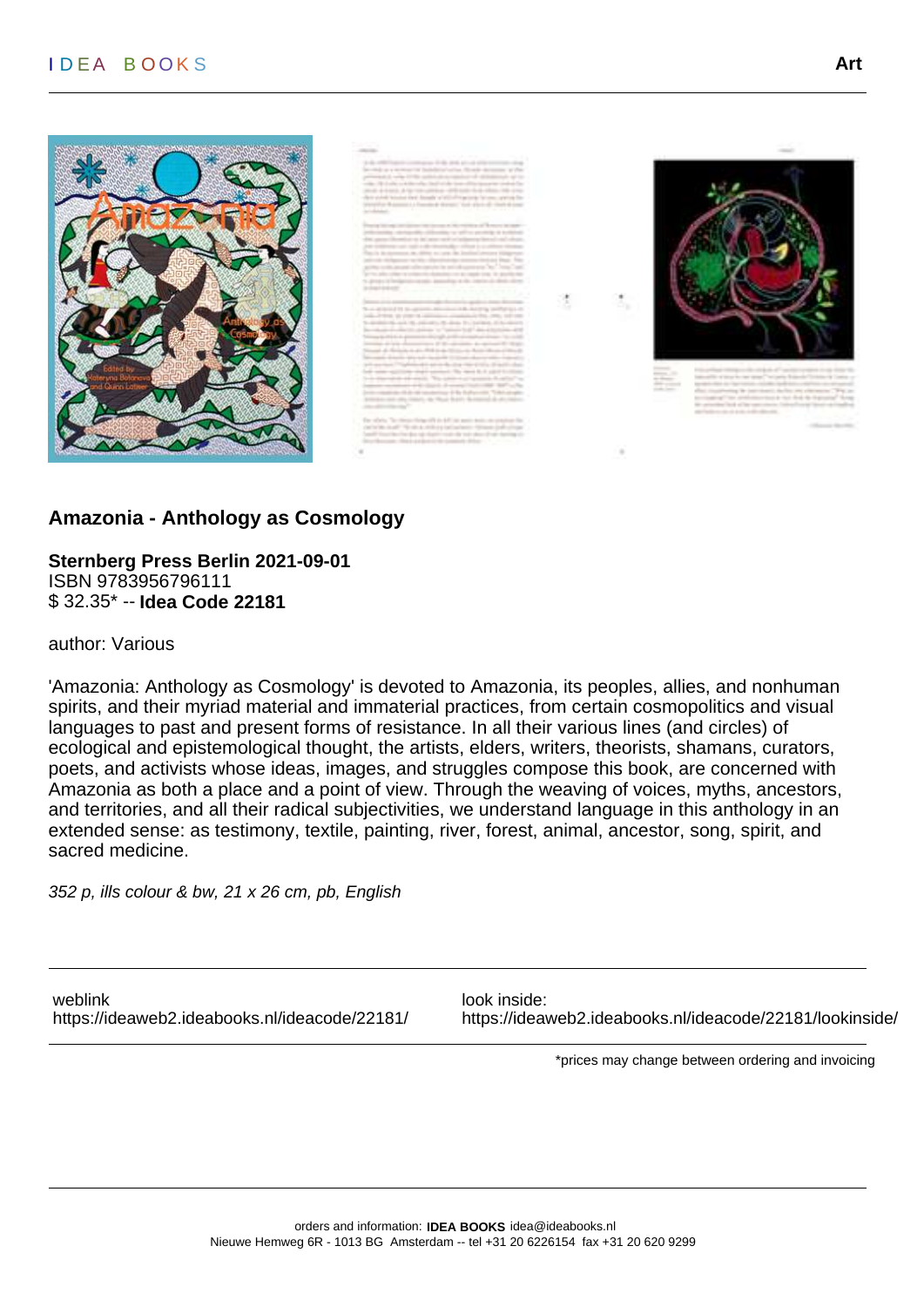

### **Denise Ferreira da Silva - Unpayable Debt**

**Sternberg Press Berlin 2022-03-01** ISBN 9783956795428 \$ 28.45\* -- **Idea Code 22180**

author: Denise Ferreira da Silva

Unpayable Debt offers a black feminist reading of the political architecture of the global present. Inspired by Octavia E. Butler's novel Kindred, in which an African American writer is transported from 1970s Los Angeles to the antebellum South to save the life of the child of a slave-owner who is also her ancestor, the conceit of the unpayable debt—a debt someone owes but that is not hers to pay—relates post-Enlightenment versions of ethical and economic value to colonial and racial subjugation. Focusing on the philosophical basis of these renderings of value, Denise Ferreira da Silva exposes how coloniality and raciality operate in the juridical, ethical, and symbolic systems that facilitate the expropriation of labor and extraction of land essential for the accumulation of Capital.

328 p, ills colour & bw, 13 x 21 cm, pb, English

weblink <https://ideaweb2.ideabooks.nl/ideacode/22180/>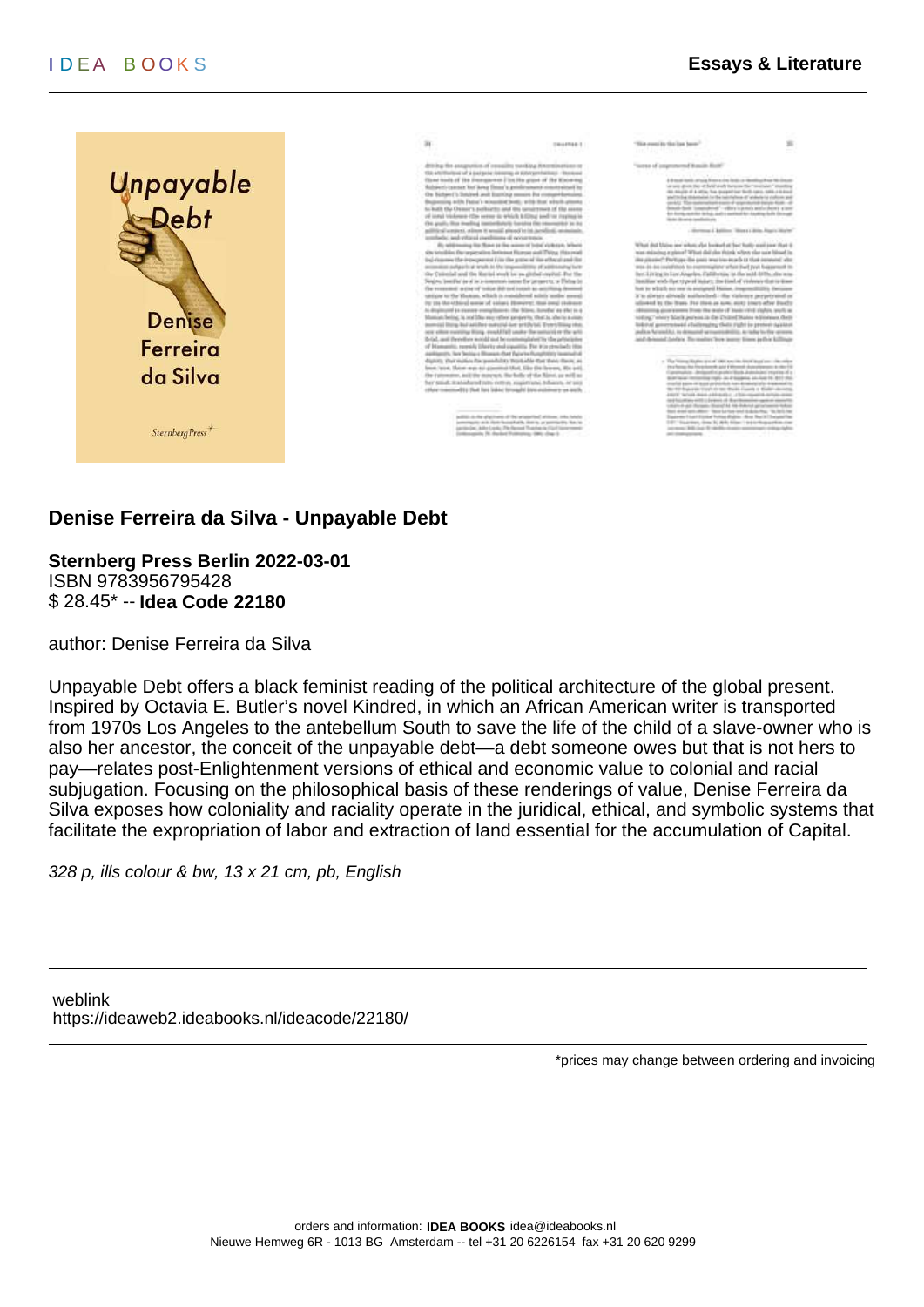



# **Daido Moriyama Record 49**

#### **Akio Nagasawa Tokyo 2021-11-01** ISBN \$ 45.3\* -- **Idea Code 22167**

Daido Moriyama recounts how it was more than 60 years ago that Seiryu Inoue (1931–1988), a documentary photographer who started out in Osaka's run-down neighbourhoods in 1950s, taught him what street photography was all about. Rather than verbal lectures, this happened by simply following and watching Inoue as he swiftly captured scenes in the area of the city around Kamagasaki street. The experience left such a deep impression on Moriyama that the street inevitably became his own early hunting ground. Shifting ahead to the present moment, this volume of 'Record' contains recent photographs taken in the streets of Shibuya, Tokyo.

136 p, ills bw, 21 x 28 cm, pb, Japanese/English

weblink look inside:

<https://ideaweb2.ideabooks.nl/ideacode/22167/> <https://ideaweb2.ideabooks.nl/ideacode/22167/lookinside/>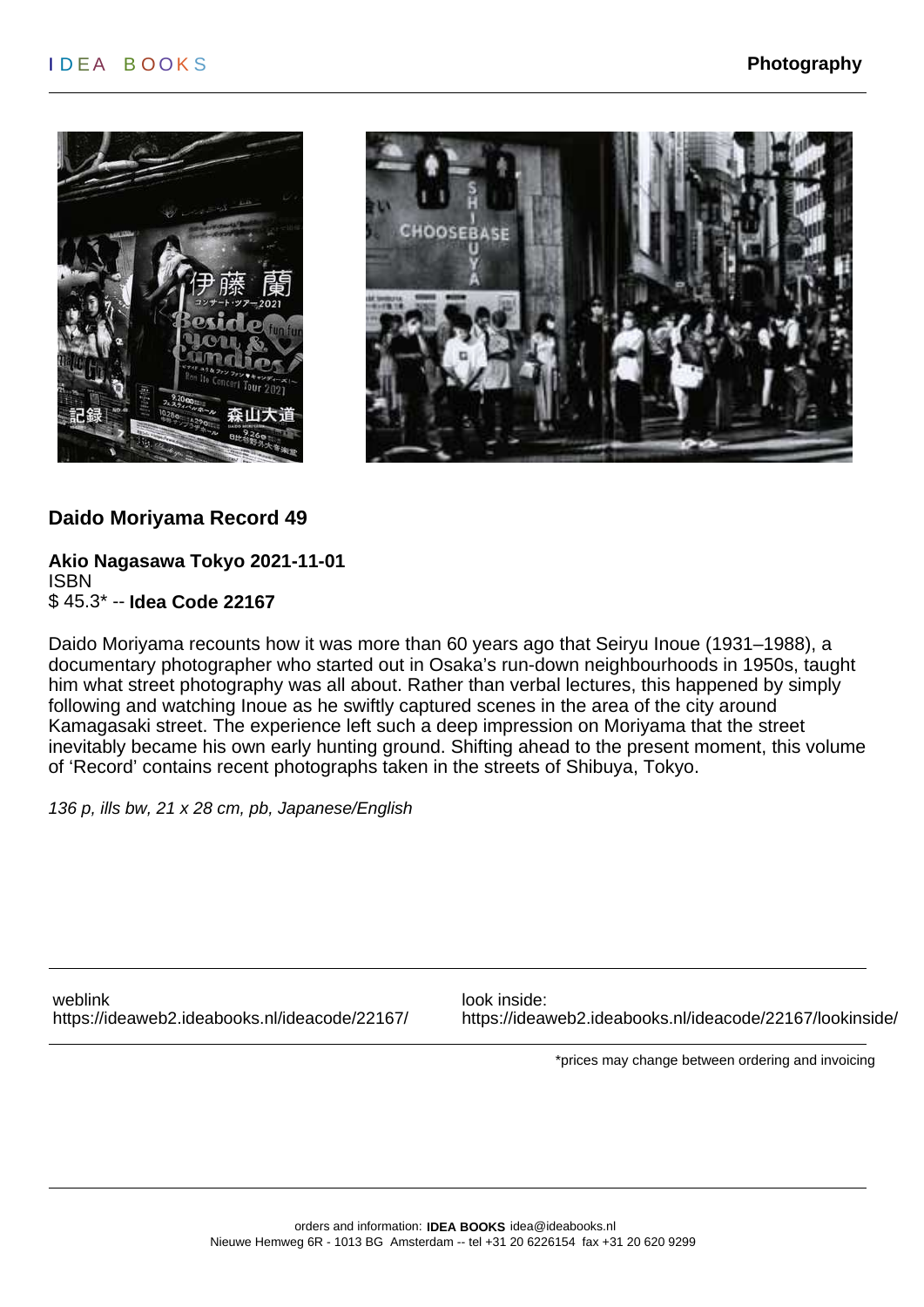



# **TAPAS #1: A Fraction of the Whole**

**Fabulatorio La Coruña 2022-03-02** ISBN 9788412426007 \$ 6.6\* -- **Idea Code 22106**

Between 1953 and 1959, lithographer and artist Luis Seoane compiled some of the illustrations and artwork appearing on the covers of books that he had worked on as a publisher and printed them in three volumes. These books were created while in exile during the Spanish Civil War, a time when many European artists and intellectuals found shelter in Argentina, and they encapsulate his contribution to the "golden age of Argentine book publishing". Seoane's cataloguing work inspired the 'Tapas' project, which ventures into a line of inquiry tracing back to this compilatory effort. In this first edition, the boundaries between artistic creation and editorial design become blurred.

64 p, ills colour & bw, 35 x 57 cm, pb, Spanish/Galician/English

weblink look inside:

<https://ideaweb2.ideabooks.nl/ideacode/22106/> <https://ideaweb2.ideabooks.nl/ideacode/22106/lookinside/>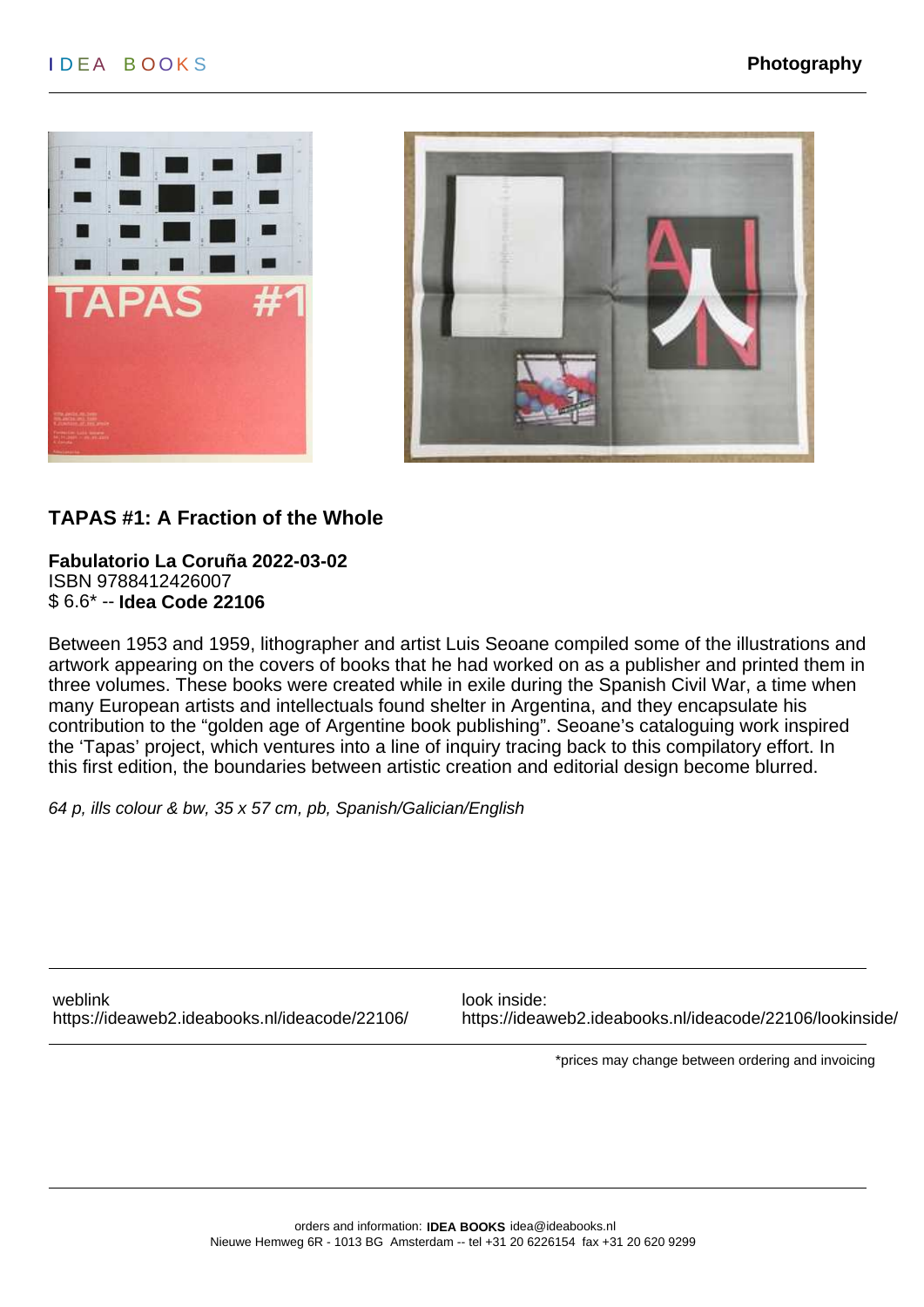



### **Eriz Moreno - Berlin (America)**

**JB. Institute Berlin 2022-04-01** ISBN 9783000714733 \$ 35.6\* -- **Idea Code 22210**

author: Eriz Moreno

Seeking to grasp the historical dimensions and landscapes shaped by humanity, Eriz Moreno interweaves history and the present day in his work. He embarks on a quest to discover all 30 towns in the United States named Berlin. After all, the mythos of America's settlement by immigrants from all over the world, including Germany, was founded in its Midwest, on the wide open spaces of the prairie. Over a period of 43 days, Moreno's road trip of more than 20,000 kilometres takes him across 27 states. This resulted in a compendium of 600 slides, with 20 motifs from each place. A selection of 240 images was made for this book, accompanied by a text by Franziska Schmidt.

256 p, ills colour & bw, 13 x 18 cm, hb, English

weblink look inside:

<https://ideaweb2.ideabooks.nl/ideacode/22210/> <https://ideaweb2.ideabooks.nl/ideacode/22210/lookinside/>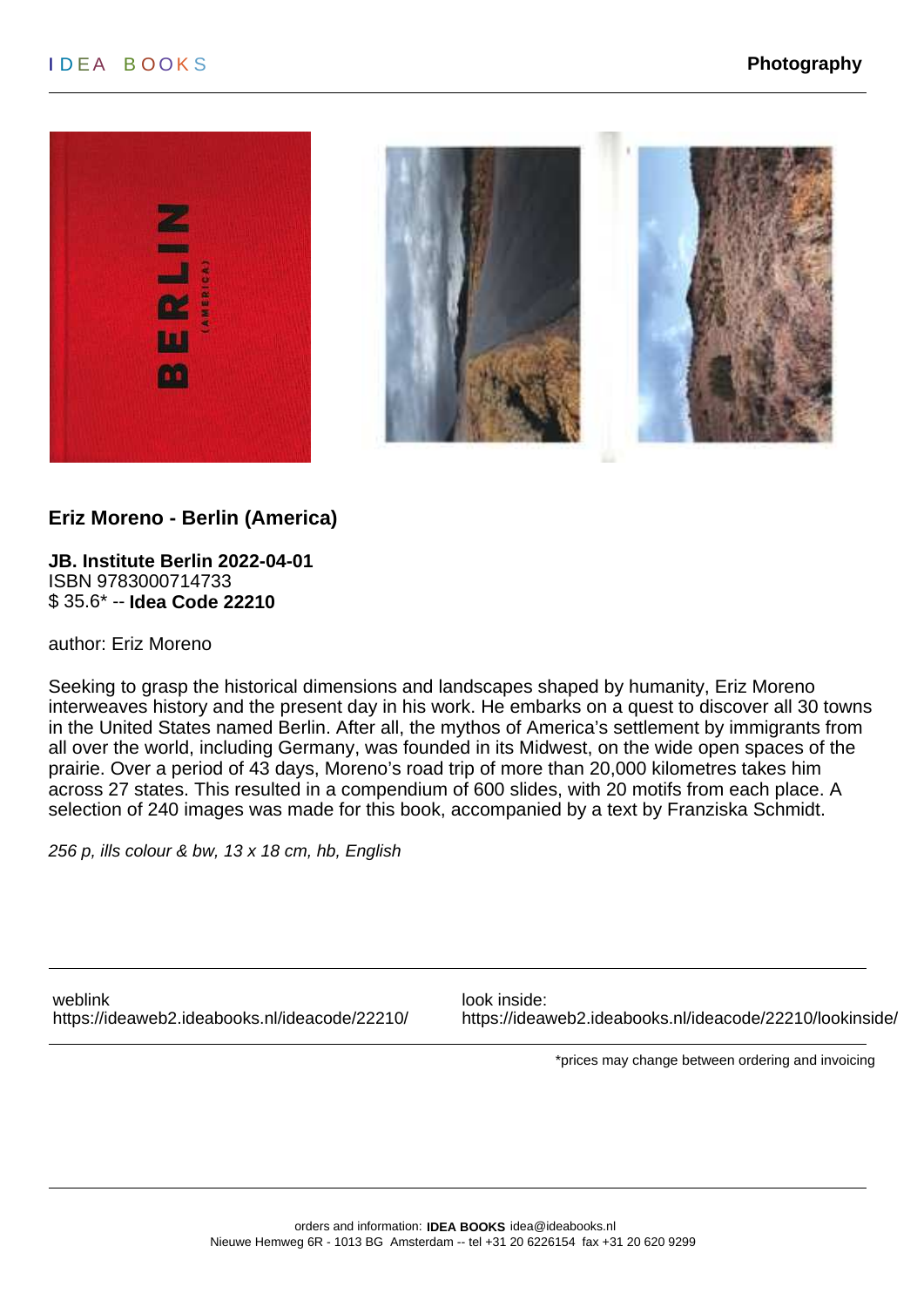



#### **Kaveh Kazemi - Return of the Taliban**

**Nazar Publishing Tehran 2022-04-01** ISBN 9786001523571 \$ 42.7\* -- **Idea Code 22214**

The work of Iranian photojournalist Kaveh Kazemi is prolific, from covering the Iranian Revolution and conflict throughout the Persian Gulf to the Troubles in Northern Ireland. With 'Return of the Taliban', Kazemi captures the mood of Afghanistan a month after the United States military ended its two-decade occupation and left the country for the Taliban to retake power. Travelling with his wife, Colombian journalist Catalina Gomez Angel, the two crossed the border and made their way to Herat, alert for any perceptible changes in the land, its people, or political atmosphere. Over a twelve-day period, they also visited Kabul and Kandahar to record rare glimpses of life in the aftermath.

168 p, ills colour, pb, Persian/English

weblink look inside:

<https://ideaweb2.ideabooks.nl/ideacode/22214/> <https://ideaweb2.ideabooks.nl/ideacode/22214/lookinside/>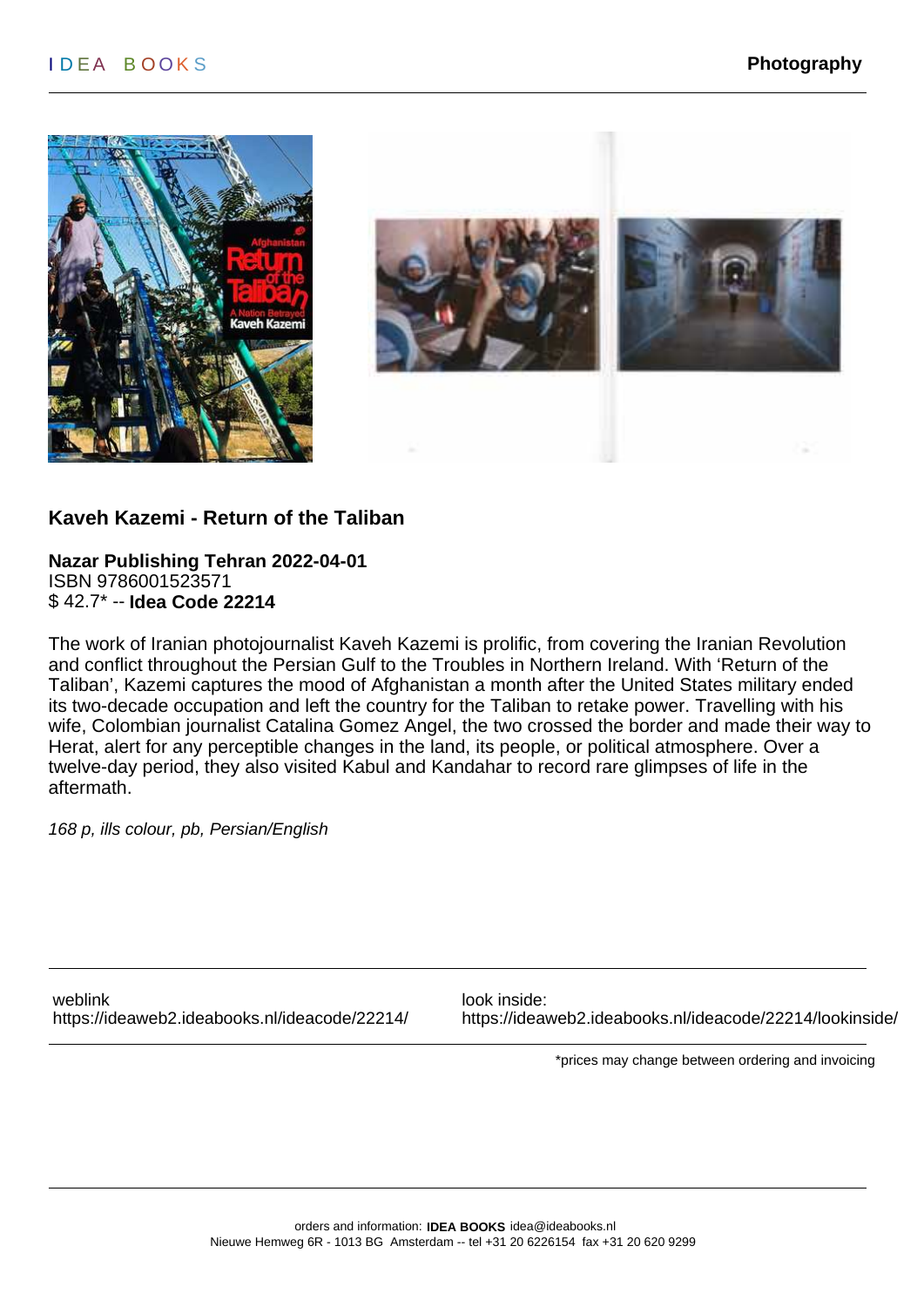

### **Errant Journal No. 3: Discomfort**

**Errant Journal Amsterdam 2022-03-16** ISBN 9789083079356 \$ 19.4\* -- **Idea Code 22193**

'Errant #3' takes the ambiguous feeling of discomfort as a productive space to think from. What if instead of avoiding discomfort, we lean into it, dwell on it, stay with it so as to be able to learn from it? Central to the issue is the presence of discomfort as it accompanies the work of decoloniality, both in positions of marginalisation and of those who perhaps feel their comfort shaken for the first time. The contributions explore discomfort through personal histories, as well as curatorial, architectural & psychoanalytic perspectives.

136 p, ills colour & bw, 17 x 24 cm, pb, English

weblink look inside:

<https://ideaweb2.ideabooks.nl/ideacode/22193/> <https://ideaweb2.ideabooks.nl/ideacode/22193/lookinside/>